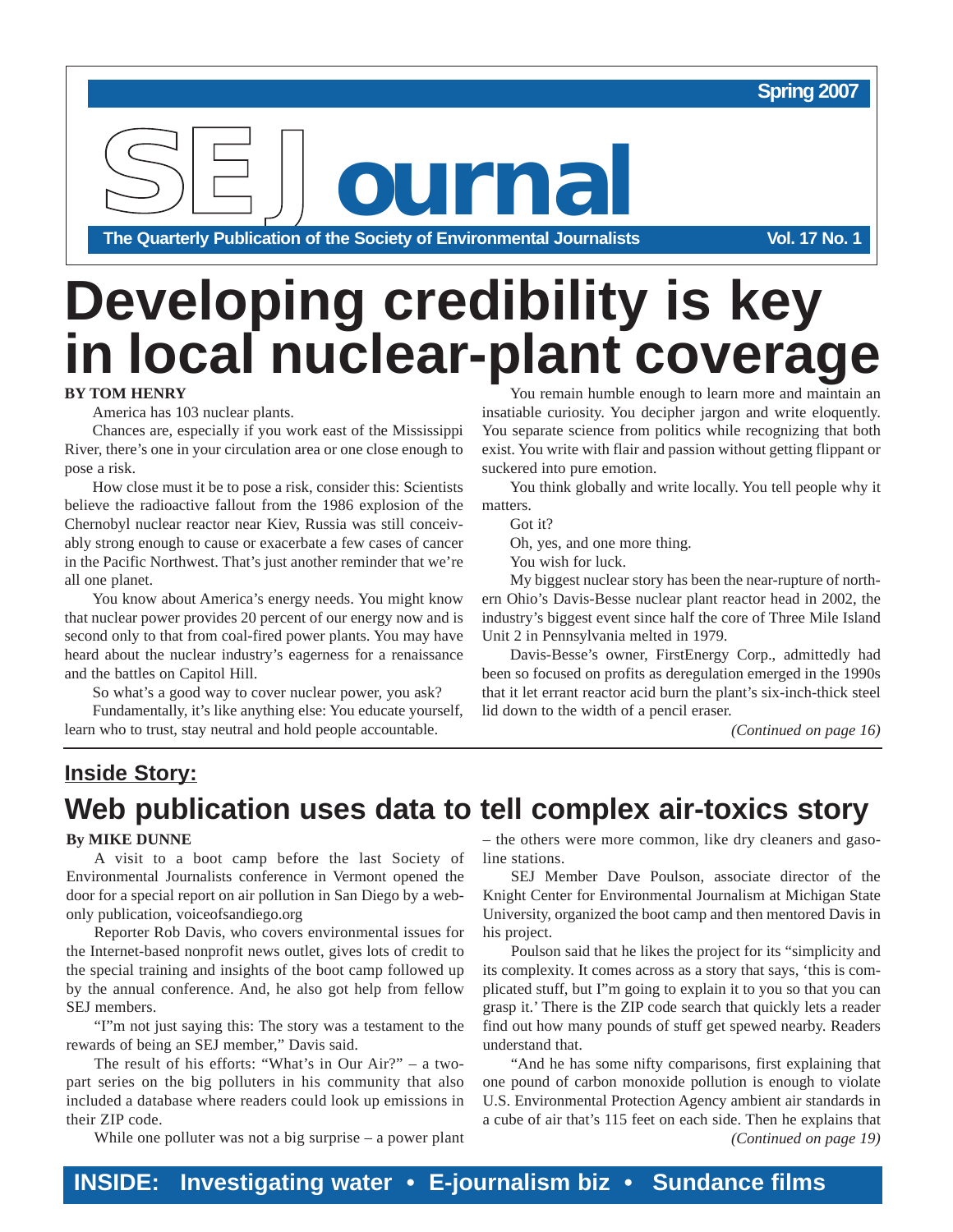# **Help keep SEJ and the environment in the spotlight**

#### **By TIM WHEELER**

The environment has enjoyed a terrific run in "the media" lately. Climate change has pushed onto the front page of newspapers repeatedly in the past year. It's garnered extended airtime on CNN, Fox and other broadcast outlets, and graced the covers of all kinds of magazines, from *TIME* to *Vanity Fair, Vogue* and, most recently, *Sports Illustrated.* 

Earlier this year, drowning polar bears and melting glaciers even crowded out celebrities and crime as the top story for a few days when the Intergovernmental Panel on Climate Change released its latest update of the scientific evidence.

Then, when "An Inconvenient Truth" grabbed two Oscars

shortly thereafter, the environment went Hollywood. The documentary about former Vice President Al Gore and his seemingly lonely quest to awaken the American public to the dangers of global warming had scored big with film critics and the moviegoing public alike.

It didn't take long, of course, for old habits to reassert themselves. Anna Nicole, Britney and others took over the airwaves again and filled way too many pages of print for weeks on end.

It's easy to despair when such things happen. Sensational, sordid or even silly stories always seem to crowd out serious coverage of important issues like climate change, environmental health and sustainability.

But at least on climate, perhaps, the scale has tipped a bit in the past year. SEJ stalwarts like Seth Borenstein of the AP and Andy Revkin of *The New York Times* have helped keep the issue in the news. So has another SEJer, Michelle Nijhuis, whose writing about climate impacts in the West for *High Country News* was honored recently by the American Association for the Advancement of Science.

**By**

There's a new documentary, "Everything's Cool," taking up where Al Gore left off and featuring SEJers Heidi Cullen of The Weather Channel, Ross Gelbspan and Bill McKibben, among others. Of course, true to form for this issue, there's a contrary message being peddled in another film polemic aired recently on British TV, "The Great Global Warming Swindle." (No SEJers featured in that one that I know of, which no doubt buttresses the argument that climate change is a vast, green conspiracy.)

With environmental news competing for space and air time – and fighting confusion and spin – it's vital that journalists get the background they need, talk to the right people and use all the media tools available to tell these complex but important stories. That's what the Society of Environmental Journalists has been about.

Since the beginning of the year, SEJ has stepped up to help make sure reporters have the background and contacts they need to report the climate-change story, with a comprehensive set of

Web links to scientists, research papers and some of the best coverage of the topic aired or published. And in recognition that the climate story is being covered by a lot of non-specialists, we've made those links available for free to the public – not just for members only. It's a work in progress, so I hope you'll check it out and contribute your references, contacts, or just feedback.

SEJ also joined with the American Society of Newspaper Editors and other journalism groups to co-sponsor a nationwide Freedom-of-Information audit of chemical emergency plans. The results, published during "Sunshine Week" in March, were disturbing, but unsurprising. Less than half the requests to see emergency plans were complied with promptly, with requestors put off

> and in some cases quizzed about who they were and why they wanted to see documents that are required by federal law to be public. It's another example of how SEJ stands up for the rights of journalists, and the public, to know how their representatives are enforcing environmental laws and safeguarding natural resources.

> In January and again in March, SEJ members and representatives took part in seminars for regional audiences. In Los Angeles, as part of the SEJ board's winter meeting, it was an afternoon show-and-tell about using new media to report environmental news. In March, in Colorado, SEJ members joined in a panel discussion about climate change coverage at the American

Bar Association's environmental law conference.

Those activities are in addition to the usual bevy of programs and services SEJ offers. By the time you're reading this, the entries should all be in for our sixth annual Awards for Reporting on the Environment, which for the first time will include a 10th category, for student work. Plans are taking shape for another terrific conference in September hosted by Stanford University.

These are among the many ways SEJ supports you and all journalists, not just its members, in covering environmental news. As the news media landscape continues its radical transformation, SEJ is positioned for a starring role as "the source for journalists reporting on the environment." With fewer training opportunities and less editorial support for all journalists, SEJ's expertise and resources become increasingly important.

But for SEJ to be there for you, we need you to be there for SEJ. Yes, here comes a pitch for money. Sadly, for all the wonderful volunteer power that makes SEJ's conferences so exciting and its publications so helpful, the organization can't provide those levels of service and support without stable funding – something that's increasingly threatened.

SEJ is in the stretch run now of a special endowment fundraising drive. The group has the opportunity to receive a \$51,500 grant this year, if we can raise \$103,000 in new or increased *(Continued on page 24)*



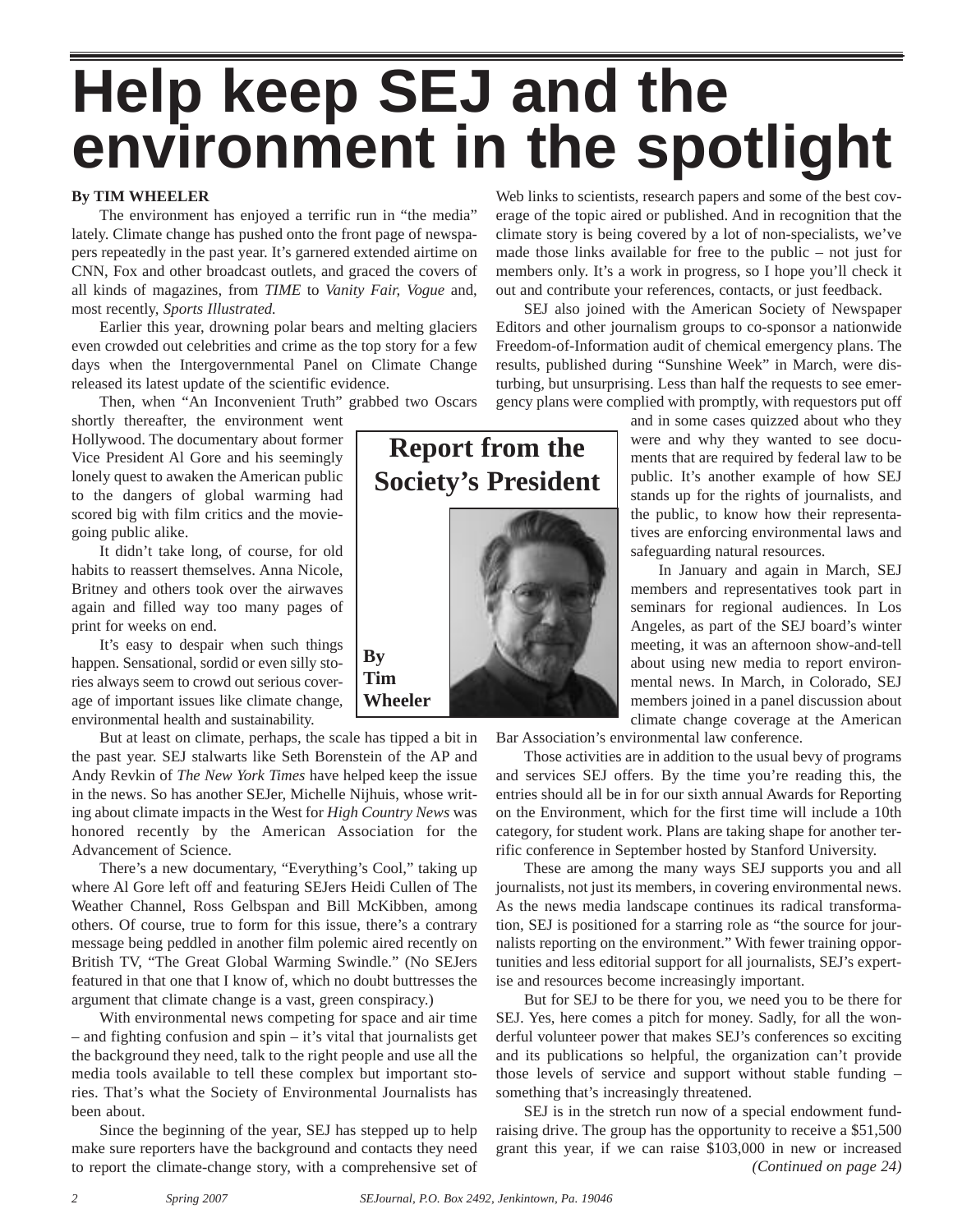### **SEJournal**

*SEJournal* (ISSN: 1053-7082) is published quarterly by the **Society of Environmental Journalists,** P.O. Box 2492, Jenkintown, PA 19046. To join, \$20 (\$15 for Canadians, Latin Americans and students) covers first-year dues. Renewal rates are \$45 per year; \$35 for Canadian and Latin American journalists and students. Contact SEJ for subscription rates. © 2007 by the Society of Environmental Journalists.

#### **Editor**

Mike Mansur **Assistant Editor** Mike Dunne **Design Editor** Orna Izakson

#### **Section Editors**

BookShelf Elizabeth Bluemink From Academe Jan Knight Media on the Move<br>
On-line Bits & Bytes<br>
Russ Clemings On-line Bits & Bytes Reporter's Toolbox Robert McClure Science Survey Cheryl Hogue SEJ News Linda Knouse<br>The Beat Mike Dunne

Mike Dunne

#### **Editorial Board**

Robert McClure (chair), Elizabeth Bluemink, A. Adam Glenn, Bill Kovarik, Mike Mansur, David Sachsman, Paul D. Thacker, JoAnn M. Valenti, Denny Wilkins

*SEJournal* accepts unsolicited manuscripts. Send story ideas, articles, news briefs, tips and letters to Editor Mike Mansur, *Kansas City Star,* mmansur@sej.org. To submit books for review, contact Elizabeth Bluemink, bookshelf@sej.org. To submit to The Beat, contact Mike Dunne, (225) 388- 0301, mdunne@theadvocate.com.

For inquiries regarding the *SEJournal*, please contact the SEJ office, P.O. Box 2492, Jenkintown, PA 19046. Ph: (215) 884-8174; Fax: (215) 884-8175; email: sej@sej.org

**The Society of Environmental Journalists (SEJ) is a non-profit, tax exempt, 501(c)3 organization funded by grants from foundations, universities and media companies, memberdues and fees for services such as mailing-list rentals, advertisements, subscriptions and conference registrations and exhibits. SEJ does not accept gifts or grants from non-media corporations, government agencies or advocacy groups, and its membership is limited to journalists, educators and students who do not lobby or do public relations work on environmental issues. The mission of the organization is to advance public understanding of environmental issues by improving the quality, accuracy and visibility of environmental reporting. We envision an informed society through excellence in environmental journalism. As a network of journalists and academics, SEJ offers national and regional conferences, publications and online services. SEJ's membership of nearly 1,300 includes journalists working for print and electronic media, educators and students. Non-members are welcome to attend SEJ's annual conferences and to subscribe to the quarterly** *SEJournal.*

*SEJournal* is available online at www.sej.org.

SEJ Board of Directors: President, Timothy Wheeler, *Baltimore Sun,* (410) 715- 2833; First Vice President/Program Committee, Christy George, Oregon Public Broadcasting, (503) 293-4001; Second Vice President/Membership Committee, Cheryl Hogue, *Chemical and Engineering News*, (202) 872-4551; Secretary, Dina Cappiello, *Houston Chronicle, (*713) 362-7860; Treasurer, Carolyn Whetzel, Bureau of National Affairs, Inc., (909) 793-1430; Perry Beeman, *The Des Moines Register,* (515) 284-8538; James Bruggers, *The Courier-Journal,* (502) 582-4645; Jeff Burnside, WTVJ-TV, (515) 284-8538; Peter Fairley, freelance journalist, (250) 370-7485; Don Hopey, *The Pittsburgh Post-Gazette*, (412) 263-1983; Robert McClure, *Seattle Post-Intelligencer,* (206) 448-8092; Mark Schleifstein, *Times-Picayune,* (504) 826-3327; Peter P. Thomson, freelance journalist, (617) 983-2327; Representative for Academic Members, Bill Kovarik, Radford University, (540) 831-6033; Representative for Associate Members, Rebecca Daugherty, freelance journalist, reba4now@comcast.net; Founding President, Jim Detjen, Knight Center for Environmental Journalism, Michigan State University, (517) 353-9479.

#### *SEJournal* **is printed on recycled paper**

## *In This Issue*

#### $C_{\alpha x \alpha y}$

| ■ Climate change moves to the front burner at most news outlets                  |
|----------------------------------------------------------------------------------|
| <b>The Beat</b>                                                                  |
|                                                                                  |
| ■ "The Creation: An Appeal to Save Life on Earth" by E.O. Wilson                 |
|                                                                                  |
| ■ "The Great Lakes Water Wars" by Peter Annin                                    |
| Natural Way of Burial" by Mark Harris                                            |
| ■ "Grave Matters: A Journey Through the Modern Funeral Industry to a             |
| <b>Book Shelf</b>                                                                |
|                                                                                  |
| Global warming at freezing Sundance '07                                          |
|                                                                                  |
| I Investigating water: So what happens when water turns black?                   |
| <b>Features</b>                                                                  |
|                                                                                  |
|                                                                                  |
| <b>Reporter's Toolbox</b><br>■ The moving images of video inspire people to read |
|                                                                                  |
|                                                                                  |
| Science content up; readers expect local media to be watchdogs                   |
| <b>Research News Roundup</b>                                                     |
|                                                                                  |
| ■ How many times did he say "global climate change"?                             |
| <b>Bits &amp; Bytes</b>                                                          |
|                                                                                  |
|                                                                                  |
| September in Palo Alto. How sweet!                                               |
|                                                                                  |
| some awards                                                                      |
| Media on the Move: Books on raising chickens, green burials, plus                |
|                                                                                  |
| ■ The future of newspapers: Websites, TV reports and more                        |
| <b>SEJ News</b>                                                                  |
|                                                                                  |
| E-journalists may fit well into complex, converged media future                  |
| <b>E-Reporting Biz</b>                                                           |
|                                                                                  |
| Help keep SEJ and the environment in the spotlight                               |
| <b>Report from the Society's President</b>                                       |
|                                                                                  |
| story                                                                            |
| Inside Story: Web publication uses data to tell complex air-toxics               |
|                                                                                  |
| Developing credibility is key in local nuclear-plant coverage                    |
| COVEL                                                                            |

# Summer 2007................................................May 1, 2007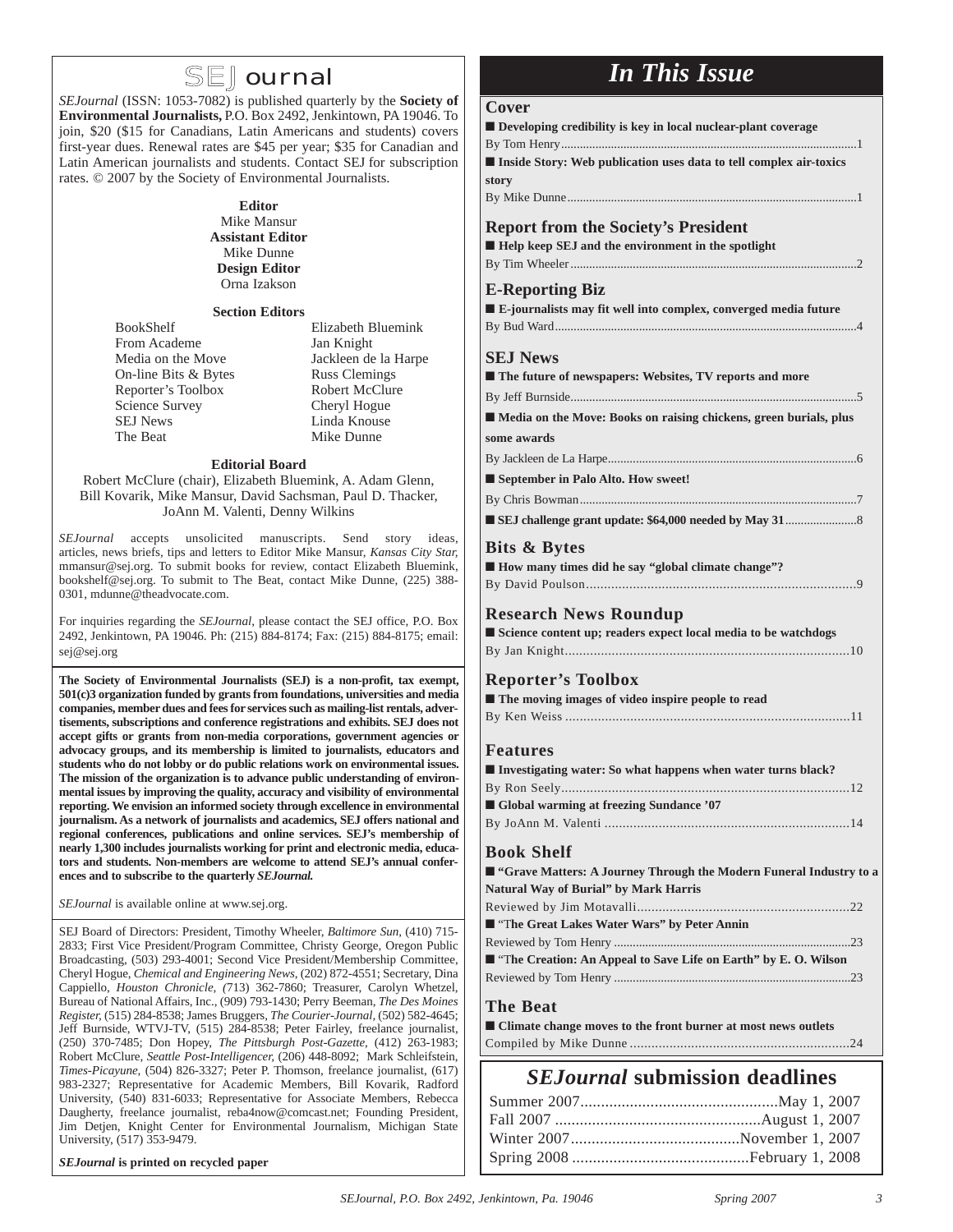# **Column E-journalists may fit well into complex, converged media future**

#### **By BUD WARD**

Today's environmental journalists are exploring a range of pressing issues including some serious contenders for "story of the century" even before the century is into its teens.

Considering solely the climate change issue, they face the challenge of making sense of and making immediate – in clear, and concise language without hype or hopelessness – the science, economics, and enormous consequences even though most of their audience (and an even higher percentage of their editors?) has yet to appreciate the problem's existence. Other aspects of their beat present their own daunting challenges.

And they're working in a period of enormous change and upheaval in the very institutions that long have been their personal life rafts – providing little things like a regular paycheck, health benefits, and financial security for their families and themselves. Maybe even a bit of peace of mind or personal fulfillment.

Consider a few recent headlines hinting of the challenges facing journalism as many of us long have known it:

• "A Newspaper Chain Sees Its Future, and It's Online and Hyper-local" (Gannett);

• "Have Camera-Phone? Yahoo and Reuters Want You to Work for Their News Service";

• "In Tough Times a Redesigned Journal" (prompting the line "The Small Street Journal");

• "Billionaires and Broadsheets";

• "In Trying Times, Papers Retreat from Washington" (and, of course, foreign bureaus);

• "Scripps Might Split Off Its Newspaper Operations" (leading to a 3.8 percent climb in stock price that day);

• "Newspapers Set to Jointly Sell Ads on Web Sites" (Gannett, McClatchy, and Tribune);

• "Beyond News – Journalists worry about how the Web threatens the way they distribute their product. They are slower to see how it threatens the product itself";

• "Is Convergence the Next Media Disaster?"

The list goes on. And on and on. Let's delve into the insights below just one of those headlines, the "Beyond News" headline of N.Y.U. Journalism Professor Mitchell Stephens's provocative piece in the January/February 2007 *Columbia Journalism Review.*

"News now not only arrives astoundingly fast from an astounding number of directions, it arrives free of charge," Stephens writes. "Selling what is elsewhere available free is difficult, even if it isn't nineteen hours stale. Just ask an encyclopedia salesman, if you can find one."

Stephens's prescription: Journalists "could try to sell something besides news."

He writes that "the sun is setting" on the days of mass production and distribution of "news." He cautions: For those stub-

bornly clinging to the hope that their ability to "collect and organize facts will continue to make them indispensable…the dismal prophesy currently being proclaimed by their circulation and demographic charts may very well be fulfilled."

A ray of hope here? Mainstream media and reporters can provide added value by offering "thoughtful, incisive attempts to divine the significance of events – insights, not just information….to choose a not very journalistic-sounding word, wisdom."

Foreseeing an era of "news analysis organizations" rather than merely "news organizations," Stephens sees a day, and soon, when

> "being fast with the analysis is as important as being fast with the news has been for the last hundred years….We will require many more journalists who, when occasion demands, are better than their sources, journalists who are impeccably informed."

Does it sound a bit like a clarion call to environmental journalists? It should.

For SEJ members, it means serious reporters covering environmental issues in "mainstream" media must now study the profound changes going on all around them in the very nature of journalism in the 21st Century. They'll have to understand the changes in the business culture of journalism just as they do the very issues that make them "environmental journalists" in the first place. To the mounting responsibilities they newly are carrying in their news rooms, add this big one: Stay abreast of changes in the business of journalism and information exchange.

No small task. All talk and no walk?

Don't tell that to the *San Jose Mercury News'* veteran reporter Paul Rogers, one of the nation's

most intriguing, most widely respected and, perhaps, most unconventional journalists on the MSM print environmental beat.

Rogers now works four days a week as environmental reporter with the *Mercury News* and 20 hours a week as Managing Editor – that is, employee – of KQED's new "Quest" 30-minute prime-time weekly.

He sees his newspaper/public broadcasting experiment  $-$  a variation on what some call newsroom "convergence" – as one that can demonstrate that "science and environment on TV and radio can be exciting and adventuresome."

"We're trying to make it a discovery," he says of this new multimedia journalism partnership. "This is not about taking your cod liver oil."

Needless to say, there are big differences between covering the environmental and science beats for a daily newspaper and covering it for radio and particularly public TV broadcasts that won't air for three months. But it's some of the similarities that most impress Rogers so far. Admitting some initial trepidation in moving from the "serious" print media to the "light" broadcast media (yes, even public broadcasting), Rogers says his experience has taught him that "the people up there are real profession-*(Continued on page 7)*



**Bud Ward**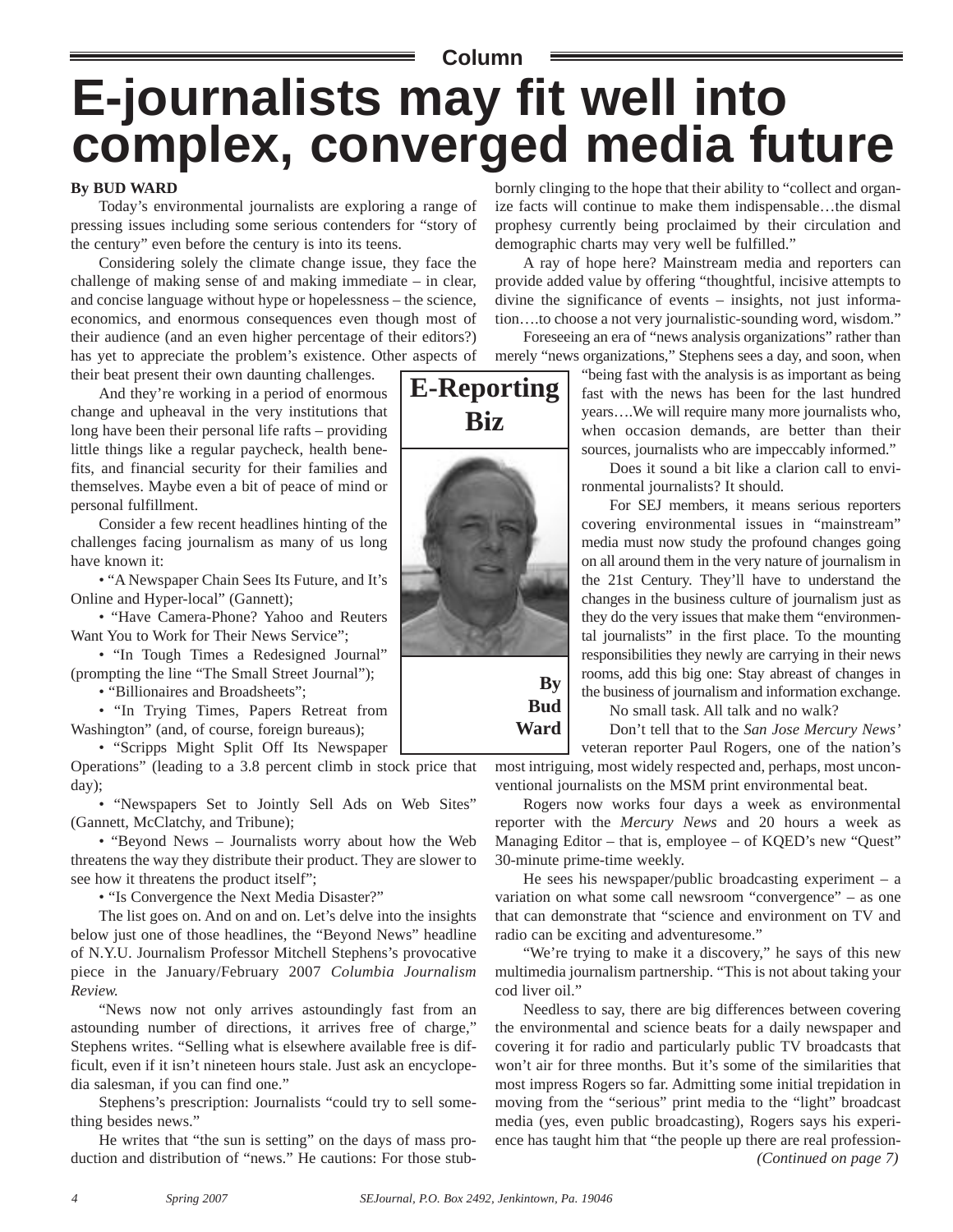# **The future of newspapers: Websites, TV reports and more**

#### **By JEFF BURNSIDE**

The intensifying drive to maximize newspaper websites means print reporters may get pulled in several new directions.

What's more, they'll be expected to do more in the same amount of time for no additional pay, and face the looming possibility of doing something akin to television news reporting – with little or no training.

So why are some leading environmental journalists embracing all this?

"I"m not afraid of taking on more work," says Ken Weiss of the *Los Angeles Times,* "if it will reach more people in a way that makes them pay attention."

These are some key points from a reporters' panel, "Telling the Environment Story with New Technologies," sponsored by the Society of Environmental Journalists at the *Los Angeles Times* in January, moderated by acclaimed television news reporter Judy Muller, now with USC Annenberg. With several *Times* news managers listening, some leading examples were presented:

• **Dina Cappiello of the** *Houston Chronicle:* **"In Harm's Way"**

Cappiello showed how her team of more than a dozen staffers created for Chron.com an entire new dimension to her series "In Harm's Way" exposing the toxic air pollution problem in Houston. Readers could listen to audio clips from Cappiello herself, as well as her guest appearances on English and Spanish radio. Readers could type in their location and see a "hyper local" analysis as well as biographies of affected people nearby. The five-part series included more than a dozen articles that, when transformed onto the web, became a juggernaut to change public policy. www.chron.com/content/chronicle/special/04/ toxic/index.html

**• Ken Weiss of the** *Los Angeles Times:* **"Altered Oceans"** 

Weiss' Internet project had all the usual inventive ideas: photos, sidebars, interactive designs, links, and more. The most unusual elements were video news reports on several topics that allowed readers a new way of looking at the work of a print journalist, guided by video editor John Vandewege. The series traveled the globe examining how humans are changing the very chemistry of the planet's oceans and threatening the health of the planet. www.latimes.com/oceans

#### **• Paul Rogers of the** *San Jose Mercury News* **and KQED: "Quest"**

Rogers is a living, breathing example of a print journalist whose title is morphing. The veteran reporter for the *Mercury News,* Rogers is now also the managing editor of "Quest," a new Northern California television and radio series designed to boost environment and science reporting in broadcasting. Their \$7.7 million budget is fueled by foundation money. The website features three-minute video news reports serving as previews of upcoming television segments. They are voiced by producers rather than the normal on-camera reporters, and must engage the viewer without the benefit of an introduction. www.kqed.org/quest

**• Robert McClure and Lisa Stiffler of the** *Seattle Post-Intelligencer:* **"The Sound of Broken Promises"** 

McClure and fellow print reporter Lisa Stiffler continue their

award-winning focus on saving Puget Sound, the gem of the Pacific Northwest. Their latest web transformation uses all the usual tools as well as a slideshow edited together in an animating video-like report written, with three-dimensional graphics, and voiced by Stiffler. http://seattlepi.nwsource.com/specials/brokenpromises/

**• Jeff Burnside of WTVJ NBC 6 News, Miami**  WTVJ, owned by NBC, is using laptops in the

field in new ways. Cameras shoot on hard drives which are plugged into the laptops for editing. Soon, cell phone cards will transmit completed news reports in broadcast quality back to the newsroom. It means no videotape, no awkward microwave vans, and no satellite dishes straddled atop semitrucks. A crew can, for example, go deep into the Everglades and file complete stories from remote areas, including live reports. Also, WTVJ recently aired a report about Floridians aboard the Sea Shepherd ship that rammed a Japanese whaler in the Antarctic. Photographers on board used uplinks to send video via satellite to Sea Shepherd web producers who made several two-minute downloads available globally in high resolution to broadcasters hours after it happened. It marked the first time WTVJ used high-resolution web video, properly sourced on screen, for the basis of a news report. www.nbc6.net/news/10975041/detail.html

The panel discussion of technology and the web reflected the changing future of newspapers and, for that matter, delivery of all news. *New York Times* Publisher Arthur Sulzberger was quoted on Haaretz.com saying, "I really don't know whether we'll be printing the *Times* in five years, and you know what? I don't care either." Sulzberger said more people now read The *Times* website than the print version, and that the transition to the web will end the day he stops publishing on paper.

When Cornelia Dean was taking her turn as Science Editor of the *New York Times* several years ago, she was ahead of the game in designating a desk in her department specifically for a web person. Now that Dean is reporting science and the environment again, she's done voiceovers for video slide shows, Podcasts, on-camera talks edited with video and still photos, "anything anyone has ever asked me," she said. "In my opinion we are not asked enough. But, of course, that's a reflection of resources as much as anything else. Everything takes time, staff, money."

Weiss says he never dreamed his newspaper career would lead to doing television-style reporting. "So far, however," warns Weiss, "my editor doesn't take into account the extra time it takes in the field and in the studio to put together a video production."

That newspaper editors are asking print reporters to be *(Continued on page 20)*



**SEJ News**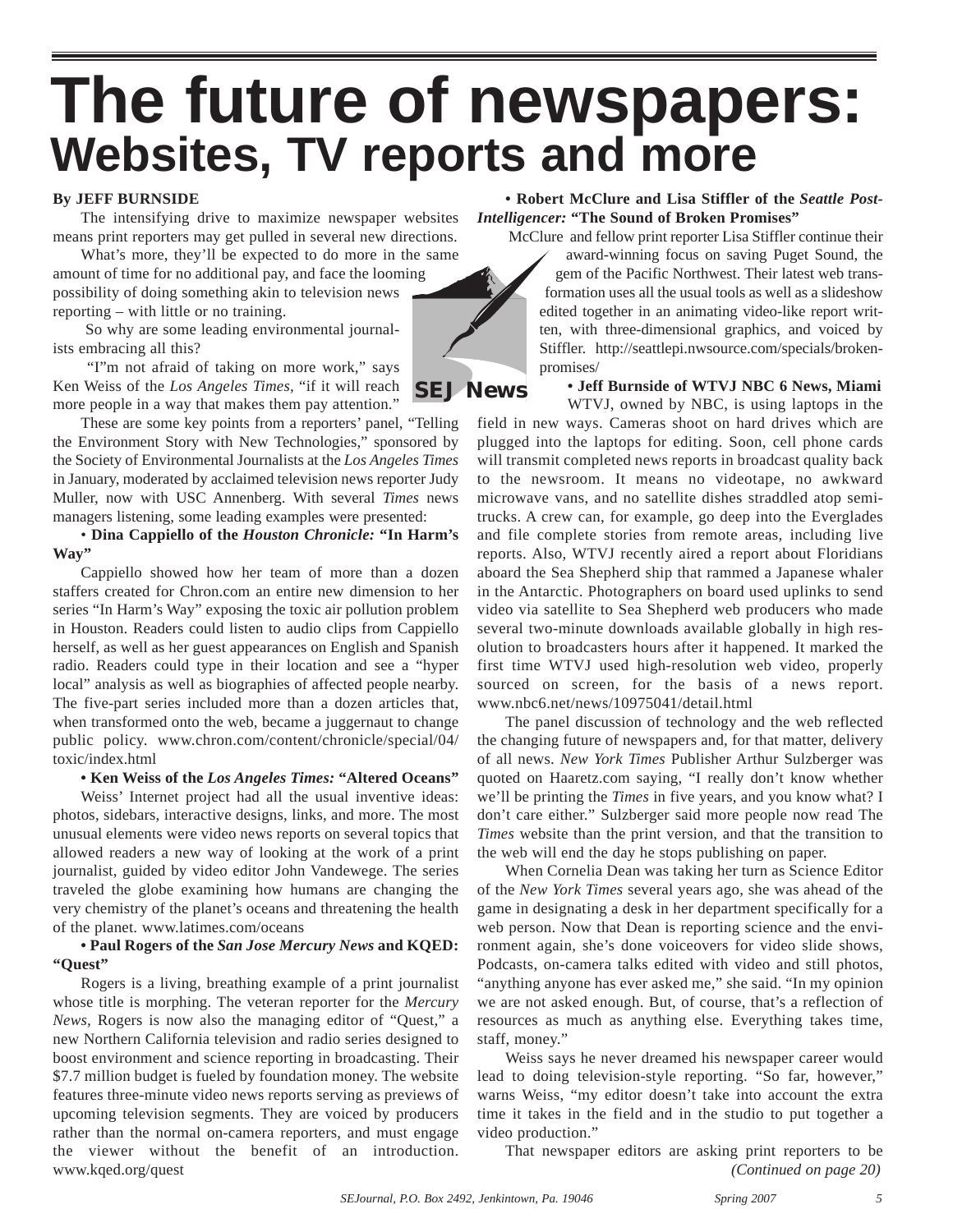**SEJ News**

# **Books on raising chickens, green burials, plus some awards**

#### **By JACKLEEN de LA HARPE**

**Jan Daniels** has a new job as the founder/director of Eco Expressions, an environmental writing program based in San Diego, CA and Hailey, ID, that helps solidify the outdoor experience for students with scientific and creative writing. www.EcoExpressions.org

In January, Scribner released **Mark Harris'** book on green burial, "Grave Matters: A Journey Through the Modern Funeral Industry to a Natural Way of Burial." See review on page 22.

The book follows some dozen families as they pursue more "natural" burial options for their deceased including interment in backyard graveyards and natural cemeteries, scattering of ashes

at sea, the sea burial of memorial "reef balls," and cremation, among others. Harris also details the embalming process and the environmental aftermath of the standard funeral.

**Christine Heinrich's** first book "How To Raise Chickens" (MBI Publishing, St. Paul, MN, \$19.95) will be released soon. Heinrich says the book includes sections on rare and historic breeds, traditional breeding methods, and information about nat-



American Scientist is published by Sigma Xi, The Scientific Research Society ural incubation and hatching chickens. She writes that there are lots of color pictures of beautiful chickens.

**Kathleen Regan** has contributed a chapter to a book "Creating a Climate for Change: Communicating Climate Change and Facilitating Social Change", eds. Moser, Susannne C. and Lisa Dilling, Cambridge University Press, 2007. Her chapter is titled, "A role for dialogue in communication about climate change." The book is a synthesis that grew out of an interdisciplinary workshop on climate change communication held at NCAR in June 2003. Regan is moving to Germany in February and can be contacted at kath.regan@gmail.com.

**Joe Roman's** most recent article, "Deep Doo-Doo," profiles

Fargo, a detector dog trained to locate whale feces in the Bay of Fundy. Researchers use the samples to study reproduction in the endangered right whale. It appears in *New Scientist*'s Festive Issue, Dec. 23-30, 2006. His book **Media on the Move**

> "Whale" (Reaktion Books, 2006) was released in May. Roman is a visiting fellow at the Gund Institute for Ecological Economics at the University of Vermont.

> **Mike Stark,** environmental reporter, the *Billings* (Mont.) *Gazette,* was named 2006 Journalist of the Year by the Suburban Newspapers of America. The award was given for a body of work, including stories about climate change, wolf recovery in the Rocky Mountains, threats by grizzly bears, an outbreak of tree-killing bark beetles, and long-running neglect of contaminated groundwater beneath a Billings neighborhood.

> Freelance writer **Jennifer Weeks** has become a contributing writer to *CQ Researcher,* a weekly magazine published by Congressional Quarterly Press. Each issue of *CQR* is a 24-page overview of a single issue in the news. Weeks published her third CQ Researcher in January 2007 on factory farms.

> **Matt Weiser,** *The Sacramento Bee,* and coworkers **Deb Kollars, Carrie Peyton-Dahlberg** and **Phillip Reese** earned a second place honorable mention from the 2006 John B. Oakes Award for Outstanding Environmental Journalism at Columbia University. The *Bee* reporters were honored for their series "Tempting Fate" on the flood threat in Sacramento and California's Central Valley. The reporters will share a \$1,000 prize. The *Los Angeles Times,* led by reporter **Kenneth R. Weiss,** took first place for its "Altered Oceans" series.

> **Dan Drollette,** Northampton, Mass., freelance writer and **Joy Horowitz,** Santa Monica, Calif., freelance writer are among the 2007 National Tropical Botanical Garden Environmental Journalism Fellows. *SEJournal* editorial board member JoAnn M. Valenti facilitates the annual NTBG program held in May in Kauai.

> **Alex Wilson's** book, "Your Green Home" was recently published by New Society Publishers, 2006.

> *Snagged a new job or won an award? Contact Jackleen de La Harpe at jackdelaha@yahoo.com.*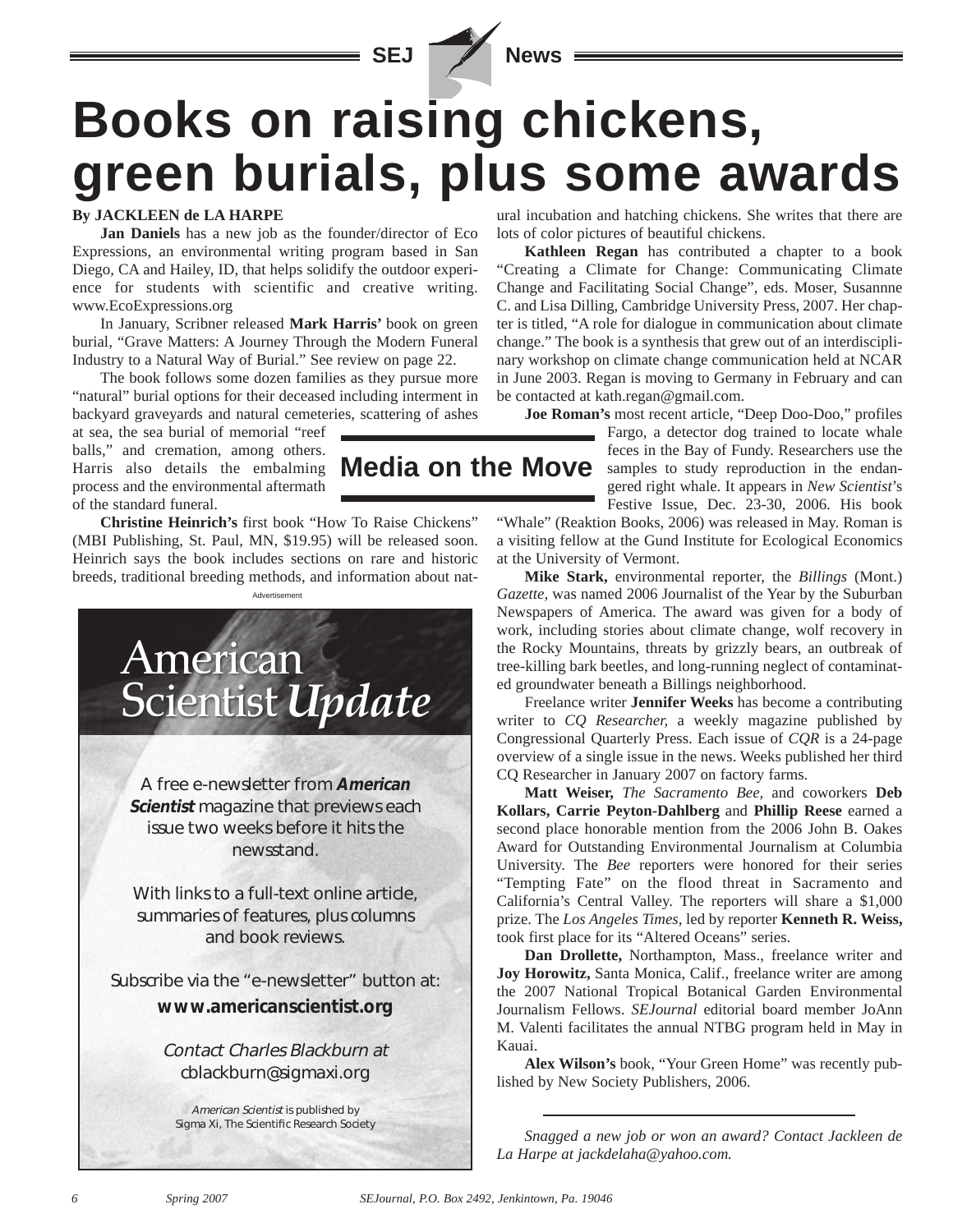

# **September in Palo Alto. How sweet!**

#### **By CHRIS BOWMAN**

Daffodils in January. Wildfires in February. Bermuda shorts in March.

Like seemingly everything in the environment these days, this year's SEJ annual conference has been scheduled remarkably earlier than usual: Sept. 5-9 at Stanford University.

The coals fueling your Labor Day barbeque will still be glowing as you pack for the pleasant climes of Stanford, heart of California's Silicon Valley.

As your telepathic conference co-chairs, Carolyn Whetzel (California Correspondent, BNA) and I have anticipated all your questions about the event in this handy FAQs:

*Q. Will I meet the Governator?*

A. We are robotically exterminating, if not terminating, any possible excuse for him not showing up. We'll pull all our Kennedy strings if need be. (Carolyn, where are those pullstrings?)

*Q. All things considered, wouldn't I rather be in San Francisco?* 

A. We figured as much. Check sej.org beginning in June for details on leading your own dinner or joining shindigs organized by others, be it carpooling 34 miles for Rice-a-Roni in The City or strolling to tony downtown Palo Alto.

*Q. If I go to San Francisco, do I risk leaving my heart there?*

A. Tony Bennett aside, the odds of that happening are about as good as a warm San Francisco night – global warming aside. With all we have planned for you – "Nuances of Nanotechnology Revisited," to name just one sure-to-sellout panel – you'll no doubt save your heart for high-tech Stanford over enchanting San Francisco.

*Q. Seriously?*

A. Seriously, if the sea otters on the Monterey Bay tour don't grab you, the Santa Cruz redwoods will. And if you're itching to take home a convention bag full of story ideas, you may opt for a day in the Sacramento-San Joaquin Delta, where more environmental issues converge than you can shake an oar

at. (If you'd rather wield a paddle, consider our Kayaking a Coastal Estuary tour.)

*Q. Is it worth my money to stay all five days?*

A. Yes, especially if you're getting reimbursed. Seriously, folks, there's no wind up or wind down at this conference. The adventure begins right at the start Wednesday evening with a mixer among top media executives, scientists and Silicon Valley moguls, followed by an SEJ-organized public forum with visionaries and luminaries sharing their views on how to accelerate commercialization of clean, secure and efficient energy. The conference ends on a crescendo Sunday morning at Stanford's Jasper Ridge Biological Preserve, where you'll learn more than you could imagine about climate change and the ecological history of the American West – all from a single patch of oak woodland.

*Q. Do I need to pre-register for anything?*

A. Hello? Do you wanna have fun? Advance registration is required for all Thursday tours, not to mention our hearty breakfast plenary Saturday where you'll be served reporter tools a la satellite.

*Q. Must I go back home Sunday and face the daily deadline grind?*

A. Yes, if you work for a living. But if you want to do some real living on the job, you'll extend your learning adventure three more days – to Wed., Sept. 12 – by boarding the SEJ high-altitude bus for a post-conference tour at Lake Tahoe, elevation 6,225 feet (1897 m) above sea level. Don't book your return flights until we email you the airport drop-off times.

*Q. Will I lose my job by riding this SEJ adventure all eight days?*

A. Probably not. And if you don't expense the river rafting at Tahoe, you might even keep your job. And remember, visit www.sej.org often for updates.

*Chris Bowman, a veteran environmental reporter at* The Sacramento Bee, *makes guest appearances in the newsroom these days while working overtime on SEJ's 17th Annual Conference.*

# **Biz... (from page 4)**

als, really good journalists. All the things they were worried about, I worry about too."

Why did he make the change? He says his own interest in learning new communication skills, combined with the usual newsroom woes (buyouts, shrinking newsroom staffs, and "all sorts of talk"), prompted him to explore the notion of working with local broadcasting interests.

With a focus on nine different content areas – astronomy, biology, chemistry, engineering, environment, geology, health, physics and weather – KQED, one of the flagship PBS affiliates, says its new multimedia effort is "our most ambitious local endeavor to date, utilizing all of our media platforms, educational resources and extraordinary partnerships." The station is archiving and making available for free downloading all the Quest TV and radio broadcasts (www.kqed.org/quest ).

"I wanted to keep being a newspaper reporter," Rogers said

in a phone interview. "But with all the different types of media converging together," he sees his KQED/*Mercury News* positions as "an extension of where all the media are going anyway." With public broadcasting outlets generally available across the U.S., he encourages other print reporters to also explore partnerships with local broadcasting interests.

The KQED "Quest" initiative bears close watching, both for what it says about the changing nature of the journalism business and also for what it says about how one leading environmental reporter is dealing with those changes.

*Bud Ward is an SEJ cofounder and honorary member. This column marks his first in a regular column in the* SEJournal, *exploring the full range of environmental journalism issues with special attention to the twists and turns toward a new journalism future.*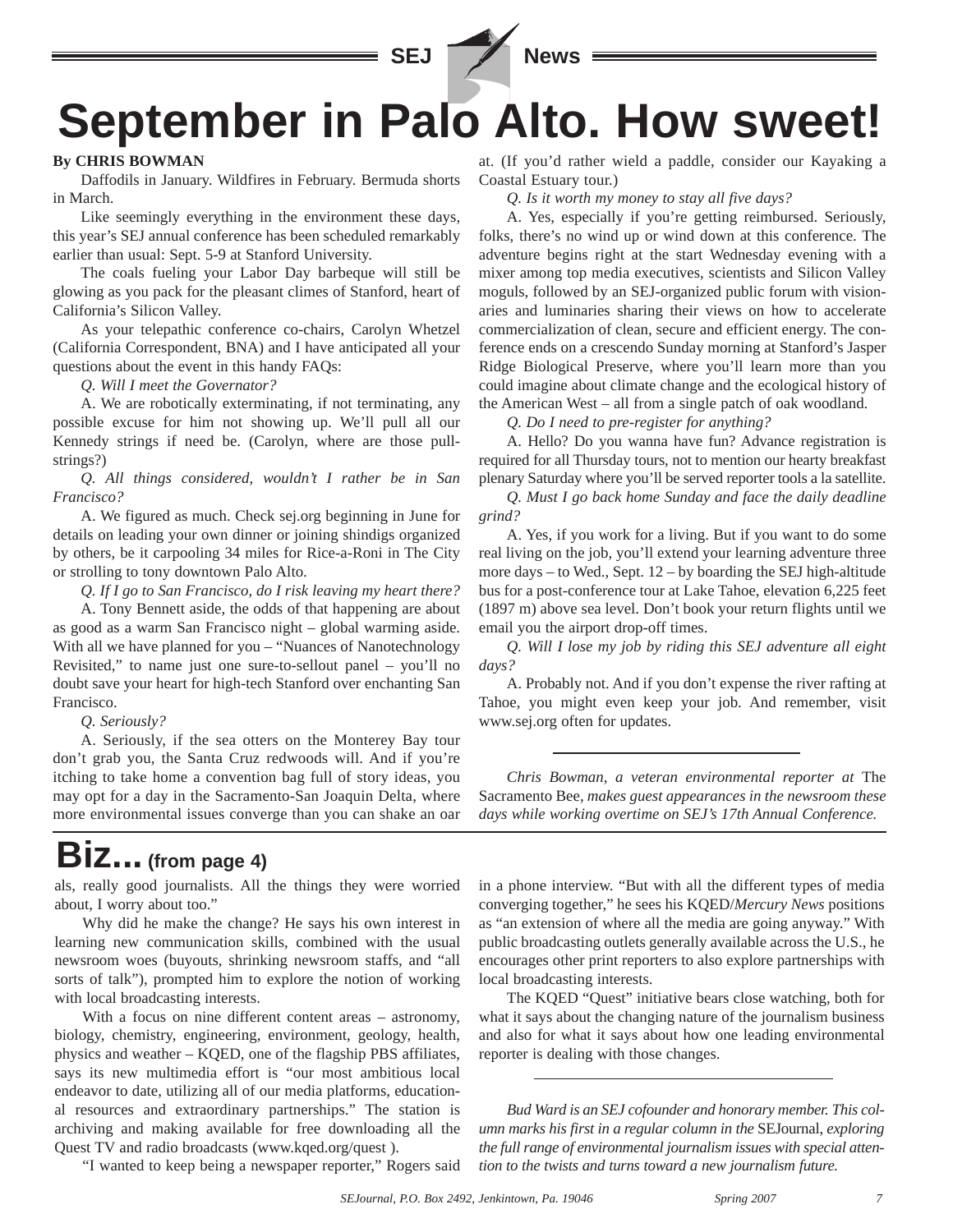

## **SEJ challenge grant update: \$64,000 needed by May 31**

SEJ's board, members and staff have raised nearly \$40,000 since June toward our \$103,000 Endowment Challenge. That's good progress, but there's an even bigger mountain to climb in order to meet the challenge by May 31.

The challenge was issued last summer by the Challenge Fund for Journalism (CFJ), a collaboration of the Ford Foundation, the Ethics and Excellence in Journalism Foundation, and the John S. and James L. Knight Foundation. If SEJ meets the challenge through new or increased individual donations to its 21st Century Fund (www.sej.org/about/ index7.htm) endowment by the May 31 deadline, CFJ will give us a 50-percent match, or \$51,500.

Raising \$40,000 took ten months. Peter Thomson, SEJ's endowment committee chair, notes: "We're roughly three quarters of the way through the challenge year and have raised only roughly one third of what we need to meet our goal. That means there's a lot more heavy lifting ahead in the next few weeks, on all of our parts."

SEJ's board has donated roughly half of the money already in. The board is committed to raising at least \$1,500 each for a total of \$24,000. As of March 12, five have matched or exceeded that amount and almost all have exceeded donations from previous years. Total board donations as of March 17 are \$20,978.50.

SEJ staff has given more than \$2,700 toward the challenge. Of SEJ's 1271 members, 153 – 12 percent – have donated more than \$8,000 toward the challenge fund. "This seems to be one area where we're falling short" said SEJ's associate director, Chris Rigel, who pointed out that if each of the 1118 members who have not yet donated gave \$60, the \$103,000 challenge would be met. Donors can set up a \$5-per-month plan that is very painless – less than 17 cents a day.

Board members are contacting individuals outside the membership, asking for donations from former conference speakers, founding and former board members and others who would want to see SEJ's future secured. Staff utilizes www.sej.org to solicit gifts from individuals visiting the site. Members will notice email messages with increasing frequency and urgency as the May 31 deadline approaches.

SEJ accepts donations for the 21st Century Endowment Fund from individuals only. No amount is too small, but if you are able to consider a donation of \$5,000 or more, please contact committee co-chairs Thomson at pthomson@sej.org/(617) 983-2327 or Carolyn Whetzel at cwhetzel@sej.org or (909) 793-1430.

To donate, visit www.sej.org or contact the SEJ office at sej@sej.org/(215) 884-8174.

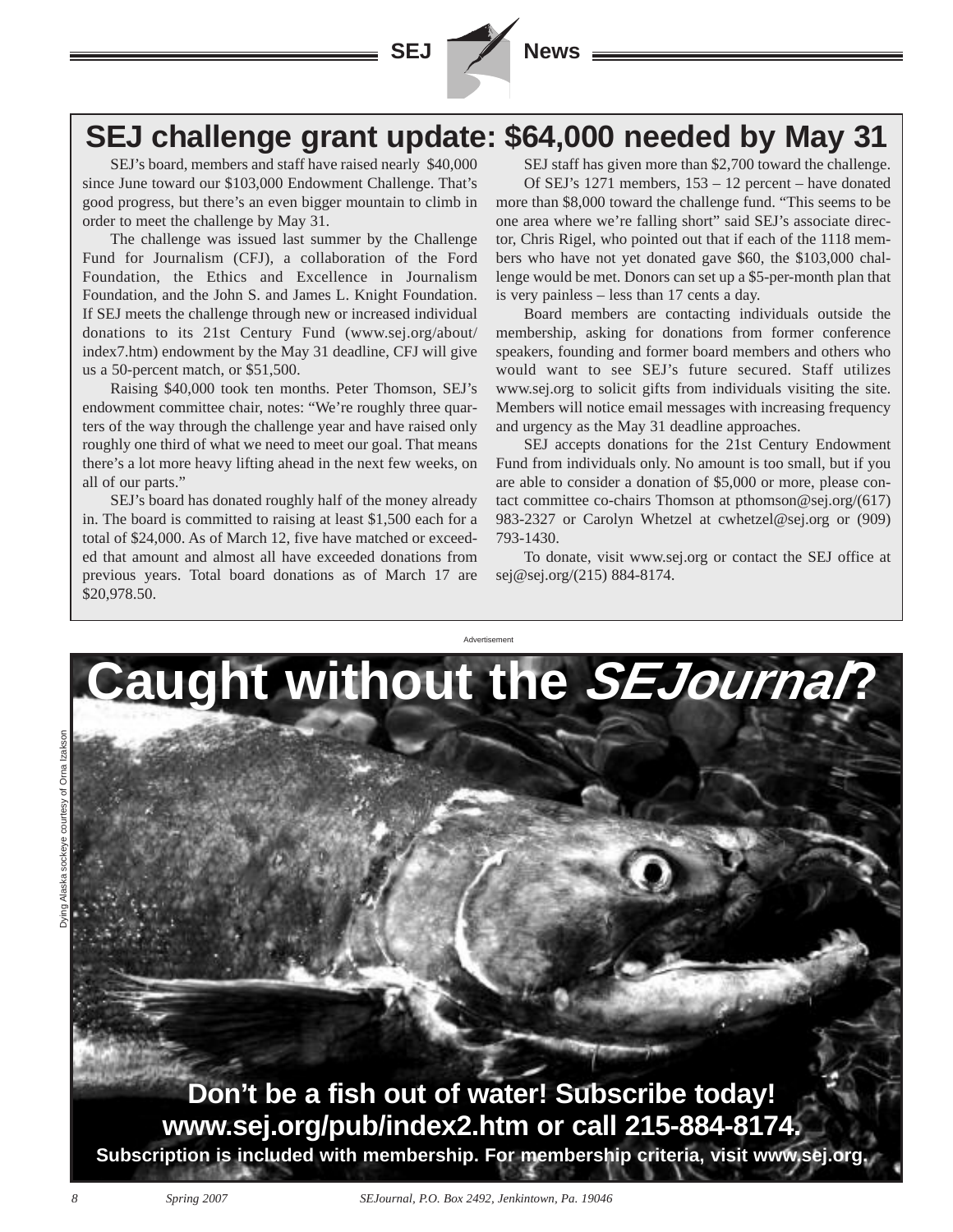# **How many times did he say "global climate change"?**

#### **By DAVID POULSON**

When Darren Samuelsohn heard "global climate change" during January's State of the Union address, he suspected it was the first time the president had uttered the phrase in his annual assessment of the country.

The Greenwire senior reporter verified his hunch by combing through the six others. And his story was the first to lead with that fact.

"This was a big deal," Samuelsohn said. "While Bush may not have made any major policy reversals on mandatory caps, it put him on record on national TV and before the new Democratic Congress as saying this is a priority for his administration."

It took Samuelsohn about 30 minutes to cut and paste the texts of the past speeches into a Word document and

scan them to make sure he was right. But there are easier ways for reporters on deadline to count the incidence of words in the State of the Union or in

speeches given by your state environmental department chief, the leader of an environmental group, the mayor, school superintendent, police chief, governor.

It's an analysis that may help you read the tea leaves for shifts in policy or priorities. At a minimum, it provides a fun entry point and fodder for a graphic to spice up a dull speech story.

First, check out http://style.org/stateoftheunion/parse/. It's a nifty parsing tool for counting words in the State of the Union. The comparison of each of Bush's speeches shows an evolution of subjects that are emphasized. Check out words like terror, terrorism, Iraq and war.

You can do the same thing with environment-related words and phrases - energy, ethanol, pollution, nuclear power, global warming. Or contrast words like war and peace or drugs and education.

Most reporters have greater need for analyzing local speeches. Here are two techniques for doing this quickly. One involves a simple spreadsheet. The other uses a speedier Internet-based tool, but you don't get the satisfaction – and the security – of doing it yourself.

The spreadsheet technique:

Paste the text into Microsoft Word. Go to "edit/clear/formats" to get rid of formatting.

Call up the search and replace function (control f on PCs; open-apple f on Macs) and replace each punctuation mark with nothing by leaving the "Replace With" box empty.

Replace spaces (hit the spacebar once) with paragraph marks (^p). That puts each word on a separate line.

Paste into a Microsoft Excel spreadsheet under a column labeled Words.

Run a pivot table to count the words. Sort by descending order. Here's how:

Highlight the column including the header and go to Data/PivotTable and PivotChart Report.

Click the "next" button in the first wizard window. Click "next" in the next dialogue box. Click the "layout" button.

Drag the "words" button into the row area of the chart. Again drag the "words" button but this time drop it into the data area. It will change to "count of words."

Click OK and finish. To put the word incidence in order, double click on the gray box behind the word column header. Click on advanced. Under "AutoSort options," check descending. Under "Using field," click on the drop-down arrow to sort by "count of words." Click OK and OK again. The most frequent

words appear at the top.

Ignore words like the, and, or, it, they, he, she and others that are not so interesting.

For an automated process, go to www.georgetown.edu/faculty/ballc/webtools/web\_freqs.html. Paste text into this tool developed by Georgetown University and it will arrange word incidence alphabetically or by frequency.

If you just want the incidence of a particular phrase, you can always search for it in Word and replace it with something else. A dialogue box tells often the substitution was made.

There is a legitimate argument over whether how often something is mentioned represents the priorities of the speaker. It might be an objective measure. But you'll need your reporter's brain to provide context.

Word counts lend themselves well to graphics. *The New York Times* used circles of varying size and divided them into categories – domestic affairs, taxes and the economy, terrorism and foreign affairs – to depict word frequency in the 2007 State of the Union. In 2004, the *Times* used similar circles to depict the incidence of 20,000 words spoken by politicians at both party conventions.

"It doesn't take a rocket scientist to look at one of these circle charts and figure out what a politician's priorities are by the words they use," said Karl Gude, the former information graphics editor at *Newsweek* who now teaches at Michigan State University. "And that's just what I love about them. They convert a daunting amount of data into a simple and instant read."

If nothing else, counting words is a lot more interesting than the old staple of counting how often a speech is interrupted by applause.

*David Poulson teaches environmental journalism and computer-assisted reporting at Michigan State University's Knight Center for Environmental Journalism.*

# **Find FOIA tips at SEJ.org**

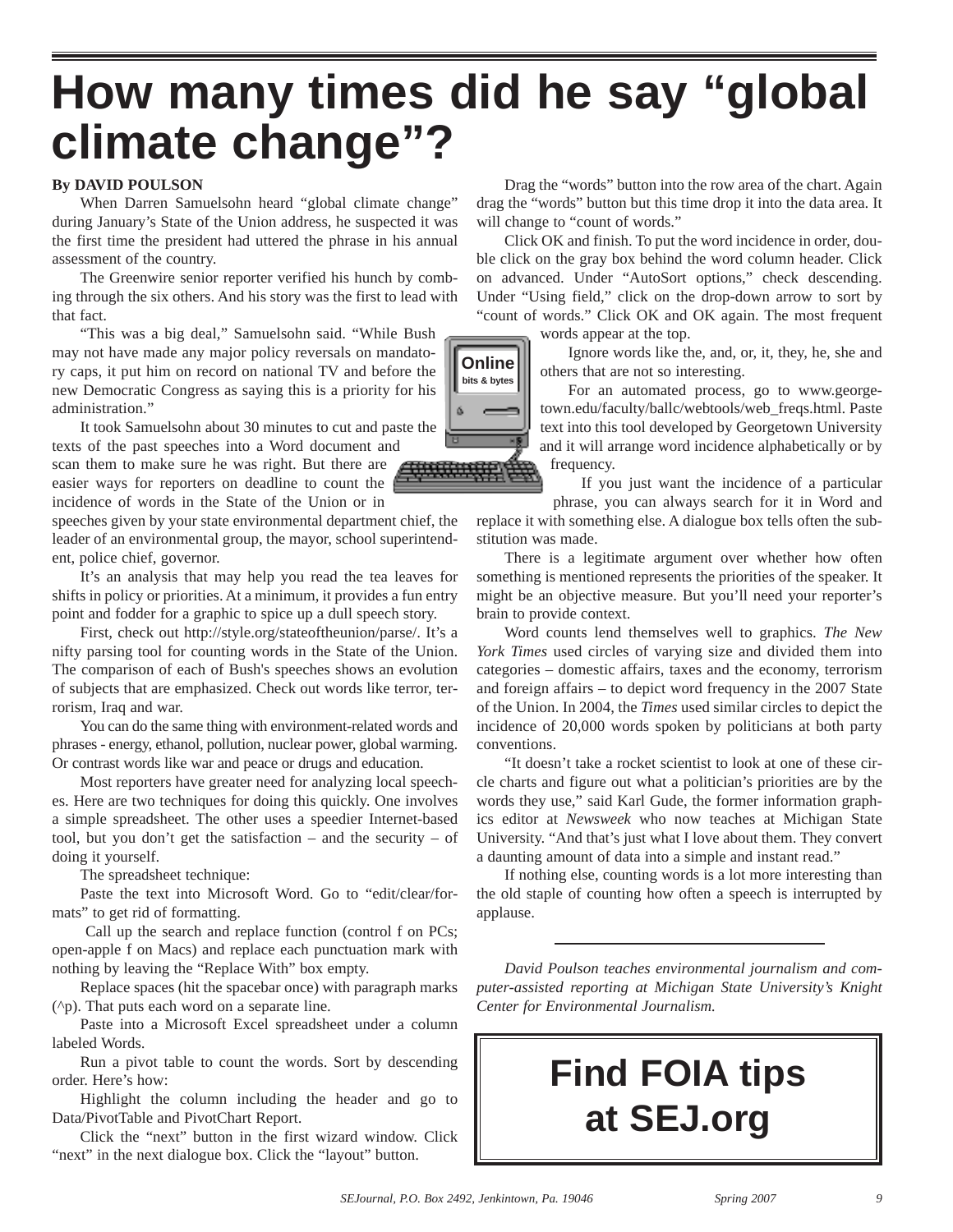### **Research Roundup**

# **Science content up; readers expect local media to be watchdogs**

#### **By JAN KNIGHT**

New York Times' *science section grows smaller while content increases, trend study shows*

Although *The New York Times'* Science Times section grew smaller in 2000, editorial content increased while advertising decreased, according to a random sample analysis spanning 20 years.

University of Washington researchers found that editorial content in national editions of the *Times'* science section grew from an average of 1.7 pages in 1980 to an average of 5.4 pages in 2000. Meanwhile, advertising content grew from 0.3 pages in 1980 to five or six pages during the 1980s and1990s, and then decreased to an average of two pages per issue in 2000.

The size of the section, including editorial content and ads, increased from an average of two pages in 1980 to about nine pages in the 1990s, but decreased to an average of about seven pages in 2000.

The researchers also found that Science Times' editorial coverage reflected a broad definition of science throughout the time period studied, with the section covering topics ranging from health to archeology.

Topics receiving the most coverage shifted over time, with articles about health, medicine and behavior accounting for nearly half (48 percent) of the section's coverage in 1980 and more than half (58 percent) in 2000. Technology and engineering received the most coverage in 1985, while the physical, Earth and life sciences received the most coverage in 1990 and 1995. Within the latter category, life sciences dominated coverage each year except 1985, and most life sciences coverage focused on wildlife biology or conservation, according to the study.

The researchers examined the Science Times because studies show that it influences science coverage in other news publications and broadcasts. Further, research shows that the mass media in general provide an important source of information not only for nonscientists, but also for scientists, who turn to the mainstream press to keep up with developments in fields other than their own.

The researchers randomly selected one issue per month of the Science Times national edition for 1980, 1985, 1990, 1995 and 2000 and analyzed a total of 985 articles.

For more information, see Fiona Clark and Deborah L. Illman, "A Longitudinal Study of the New York Times Science Times Section" in *Science Communication,* Volume 27, Number 4 (June 2006), pp. 496 – 513.

## **If every member gave \$60, SEJ would meet the challenge www.sej.org**

*People who watch, read the most environmental news also feel more at risk, survey shows*

People who read or watch the most environment news view themselves as more knowledgeable about environmental issues and more at risk, according to a recent study.

The study presents findings from a telephone survey conducted among residents of the Ohio River valley "chemical corridor," referring to 12 poor Appalachian counties in southeastern Ohio and western West Virginia that are home to heavily polluting industries. The survey aimed to determine how people living in such areas view news coverage of environmental problems.

Respondents who viewed themselves as knowledgeable about environmental issues and considered such issues important reported reading or watching more environmental news than did those who viewed themselves as less environmentally aware and environmental knowledge as unimportant.

Further, those who more often read or watched environmental news also rated their own environmental risk significantly higher than those who reported seldom or never paying attention to environmental news, according to the study. However, the researcher did not conclude that more news use causes people to feel more at risk. Rather, he stated, "Whether risk perception is fueled by media coverage or provides a motive for viewing or reading such coverage" is unknown.

About 75 percent of the respondents rated television as very or somewhat good providers of environmental news, while 68 percent rated newspapers this way. The researcher suggested that this finding was especially important for local newspapers because "it is the local newspaper that, for many of these respondents, can address their own local problems."

But more than half of the respondents stated that their media seldom or never report on environmental problems. Yet, at the same time, 72 percent of those polled said that their local newspaper would be very or somewhat likely to report on environmental problems linked to local businesses. This counters previous research suggesting that local media might take a "lapdog," versus watchdog, role and avoid running such reports because the businesses hold local economic clout, including providing jobs.

The survey response rate was  $35$  percent  $-453$  surveys were completed out of 1,260 calls to working, non-business telephone numbers – for a sampling error of plus or minus 4.6 at the 95 percent confidence level.

For more information, see Dan Riffe, "Frequent Media Users See High Environmental Risks" in *Newspaper Research Journal,* Volume 27, Number 1 (Winter 2006), pp. 48 – 57.

*Jan Knight, a former magazine editor and daily newspaper reporter, is a former assistant professor of communication at Hawaii Pacific University in Honolulu, where she continues to teach online courses in writing and environmental communication. She can be reached at jknight213@aol.com.*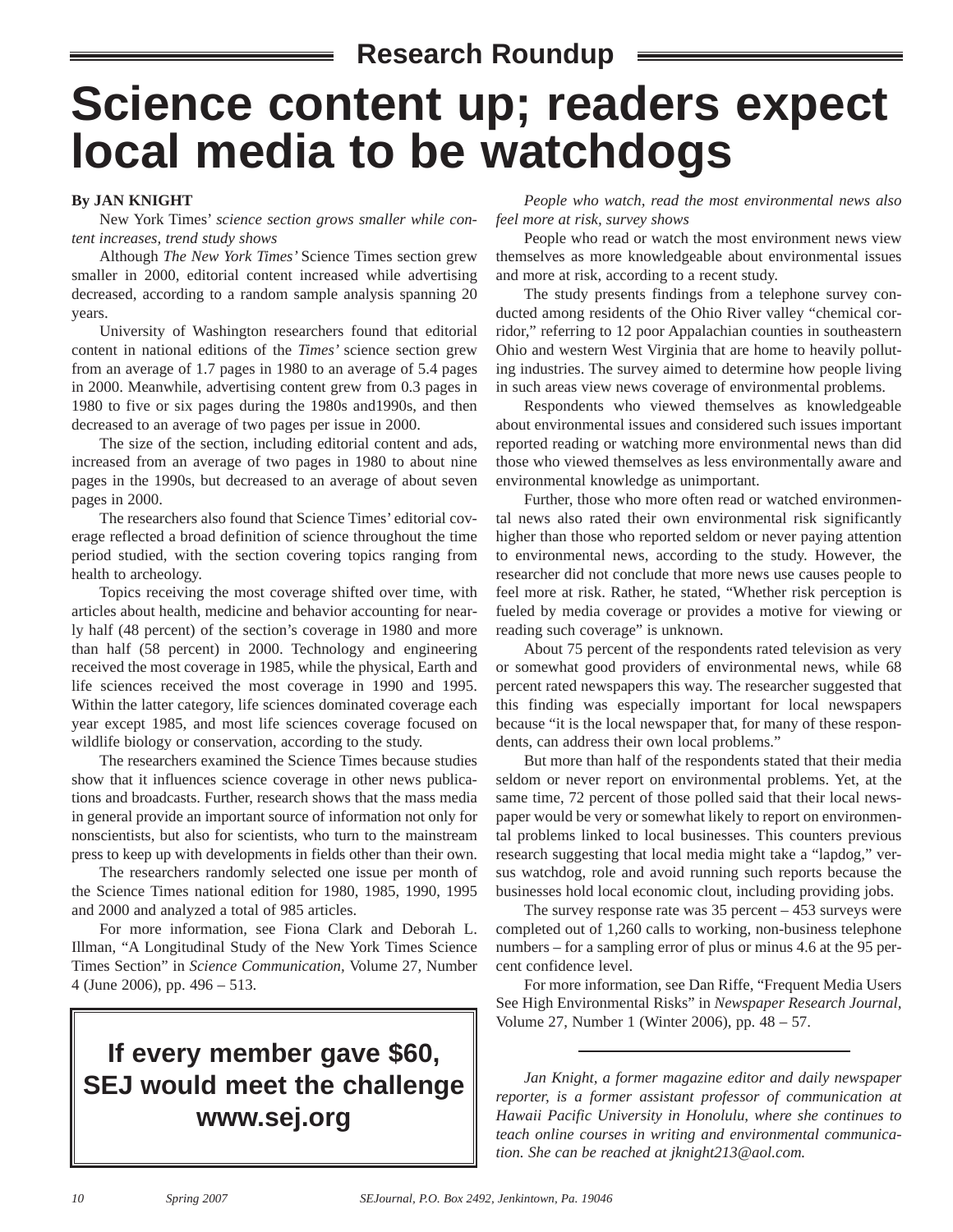# **The moving images of video inspire people to read**

#### **By KEN WEISS**

It was a perfectly planned reporting trip to Florida. Or so I thought. A red tide of algae was sending toxic fumes ashore,

causing coastal residents to cough and wheeze. Dead fish were choking the harbors and washing ashore. Bloated carcasses of turtles littered the beach. *Los Angeles Times* photographer Rick Loomis – who is trained to shoot video – was supposed to join me to record it all. As my cross-country flight landed in Tampa, I learned Loomis had been

rerouted to Houston to await Hurricane Rita as it made landfall.

He wouldn't be coming. So there I was in Florida, carrying a video camera, a hefty tripod, assorted battery packs, wireless microphones and a fistful of blank videotapes. As soon as I reached my destination late that

evening, I was met by residents ready to go public with their frus-

trations about red tide. "Hold on," I told one of them as I unzipped a bag and pulled out the video camera. I hadn't really looked closely at the camera before, or its confusing assortment of knobs, dials and switches. I called our video guru's cell phone and reached him at home. "What can I do for you, Ken?" the groggy voice asked.

"How do you turn this damn thing on?"

Like it or not, video cameras are fast becoming part of the daily lives of print reporters. Smart newspapers realize that if they are going to attract and hold viewers on the World Wide Web, they need to do more than just post articles from the news pages. Mini-documentaries or even video snippets add something extra that can help lure a different type of audience to the newspaper's website. It worked with the *Los Angeles Times'* recent series called "Altered Oceans" (www.latimes.com/oceans). We put together 10 short videos, generally two to three minutes apiece, that generated a great deal of interest in the stories themselves. That's the kind of video project that this print reporter can get behind: Videos that inspire people to read.

After completing five video projects that accompanied various stories, I"m beginning to appreciate the power of the moving image. So much of what we write about the environment gets challenged by interest groups, industry lobbyists, government apologists or self-styled contrarians. I find it reassuring to collect videotape as backup. It's hard to refute video images of a gushing sewer pipe or industrial spill just as it is, say, to dismiss video images of L.A. police officers beating Rodney King.

Covering the environment is a natural subject for interesting video. Many of our topics offer great visuals: charismatic wildlife, interesting places or scenic habitat, and, all too often, disturbing pollutants or a cascade of environmental changes at the hand of our industrial society. Video can help us take readers and viewers along with us to be eyewitnesses to nature, both its thrills and its threats.

Videotapes are better than voice-only tapes for resurrecting material from an assignment that somehow eluded my notebook. How would I describe his facial hair or the color of his eyes?

What were her exact words? What was written on that sign? All can be found on the videotape.

I often ask the photographer to do a slow, 360-degree spin with the camera, so I can later rely on the videotape to help me describe the surroundings. Of course, I need to have the luxury of time to review the tapes, something

that often isn't possible under the crush of deadline. Video projects are much more manageable with non-deadline features and other long-term projects.

At the *Los Angeles Times,* some photographers are crosstrained to shoot video as well as still photographs. They are also instructed that their first priority is to get the best photographs possible for the newspaper. So during the reporting for the Altered Oceans series, Loomis often handed me the video camera as he started snapping pictures. This usually happened when he couldn't rest the camera on the ground. Now, I see myself as a reporter and writer. He sees me as his camera caddy. So all too often I would find myself with a notebook in one hand and a video camera in the other. I quickly learned I couldn't take notes with one hand. So I did the next best thing: I'd pull the trigger and start videotaping.

Loomis has developed a terrific eye as a photographer. I learned to piggyback on his talent. When he starts snapping pictures from a certain angle, I come up behind him and place the video camera just over his shoulder to get the same shot. It works brilliantly, except when he's using a flash.

Operating a video camera is relatively easy. Today's video cameras have automatic settings that adjust the focus and for different levels of lighting. I put it on automatic, press the trigger and go. I learned to avoid zooming in or out. Nor do I do much panning. The best shots are often ones during which the camera is stationary.

Gathering high-quality sound is much more difficult. Batteries seem to fail at the worst possible time, as do the connections between the camera and wireless lavaliere microphones. Those are the small ones you pin to the lapel of someone being interviewed. Sound is tricky stuff.

It can be arduous to boil down hours and hours of videotape into just a few minutes. Writing a script for the video and then voicing the narration reminds me of the value of clean, simple writing. Short sentences and simple words sound better to the ear.

I never would have expected it, but working with video has helped me improve my writing.

*Ken Weiss is an environmental writer for the* Los Angeles Times, *focusing on coast and oceans.* 

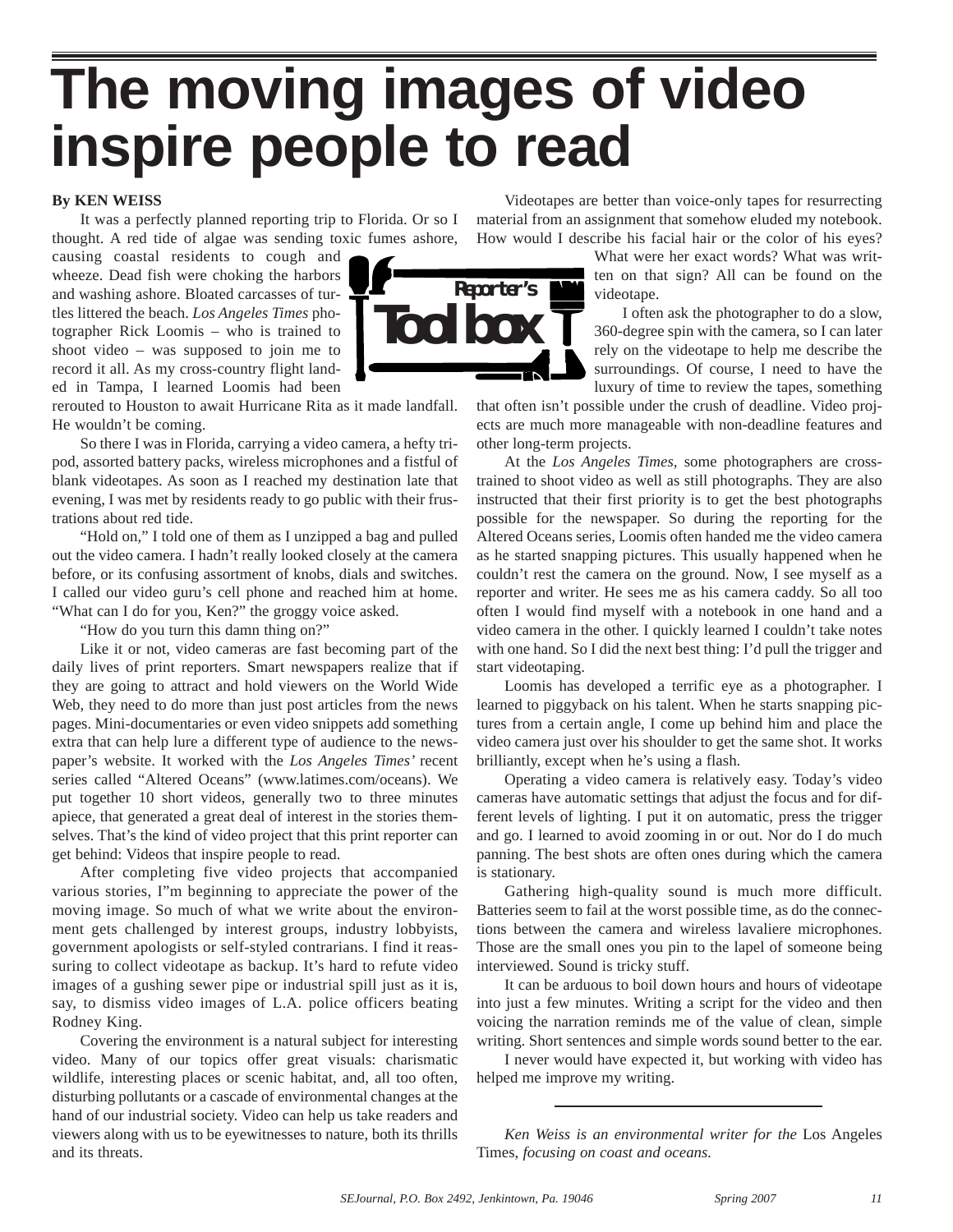### **Feature**

# **Investigating water: So what happens when water turns black?**

#### **By RON SEELY**

Water, of all the natural resources upon which we rely, is perhaps the one that we take most for granted. We turn on our faucets and out it comes, clear and cool and always there.

But when something goes wrong, when we turn the tap and the water comes out discolored, we are instantly connected to this

**In Madison, Wis., three years ago, many residents started noticing unsettling problems with their water. In some homes the water from faucets ran nearly black. Strange black chunks settled to the bottoms of water glasses and could be seen frozen into ice cube trays. Toilets and showers became clogged with the gunk. Suddenly, water in Madison was no longer something to take for granted.**

most necessary substance in a way that is elemental and eyeopening. So it was in Madison, Wis., three years ago when many residents started noticing unsettling problems with their water. In some homes the water from faucets ran nearly black. Strange black chunks settled to the bottoms of water glasses and could be seen frozen into ice cube trays. Toilets and showers became clogged with the gunk.

Suddenly, water in Madison was no longer something to take for granted. People wanted to know, first of all, what was in their water. Was it safe? Where did the water come from anyway? And who was in charge of making sure that the water got to our homes clean and drinkable?

As the *Wisconsin State Journal's* science and environmental reporter, I pursued the answers, finding much about the littleknown but vitally important inner workings of the public utility charged with providing and caring for Madison's drinking water.

The picture that emerged was disturbing. A story that started with residents complaining about discolored water flowing from their faucets would eventually turn into a four-part series called "Water Worries" that found numerous contaminants, including viruses, in the deep aquifer from which the city draws its drinking water. My investigation revealed an aging and decrepit water system that increased the perils of contamination, a renegade public utility that received little or no oversight from the city, and managers who were less than forthright about everything from carcinogens and bacteria in the water to the security of wells and water towers.

Madison seemed an unlikely place for such a story to surface. The city has long been known for its progressive politics and its environmental awareness. It regularly makes top ten lists of the best places in the country to live, for everything from schools to bike trails to the lakes that shine from just about any vantage point.

That reputation is largely deserved. I've lived in the city

for 30 years and know well that Madison is a beautiful place to live and work and raise a family. And water defines the landscape, from the chain of lakes on which the city is built to the trout streams that beckon anglers just a ten-minute drive from downtown.

So it was a shock when, after just a couple weeks of nosing around the Madison Water Utility and the management of the city's drinking water supply, I started turning up information that seemed very much at odds with the community's squeaky clean resume.

> I had plenty to report. But, in addition to revealing the results of my digging, I also wanted to explain to Madison residents where their drinking water comes from, how it gets to their homes, and how the utility that manages

the water operates. Such a foundation seemed necessary if readers were to fully understand our findings. So the series turned into a blend of investigative and explanatory reporting complete with graphics and interactive maps and charts that brought to life the workings of a public utility that operates, like most utilities, with little or no attention from the public. Though they are in reality rich repositories of stories, such utilities are about as visible as the buried water pipes they oversee.

Until the spring of 2005, in fact, the Madison Water Utility operated in near obscurity. But then, residents from one of the city's neighborhoods started complaining about the dirty water coming from their taps. The discolored water, it turned out, was from the mineral manganese, a naturally occurring metal that can cause health problems if ingested in large enough amounts over a long period of time. Especially at risk are babies and people with liver problems.

Initially, I was assigned to do a story about manganese and about what the city's water utility was doing to combat the problem. What I discovered in that first story set off alarm bells. Even though it was turning up water nearly blackened by manganese and even though dozens of residents were finding black chunks of the mineral in their water, the Madison Water Utility was doing little at that early stage to alert its customers to the potential dangers of manganese. Instead, callers to the utility were being told there was no danger and that even if tap water was cloudy, it was alright to use.

I spent some time at the water utility's offices, talking to engineers and looking at maps. When I asked one engineer to explain the city's system of pumps and wells and how water reached homes, he insisted that the system with its pressure zones and 24 wells was too complicated to easily explain. I insisted that he try to help me understand. Over two or three sessions I developed a thorough understanding of what neighborhoods were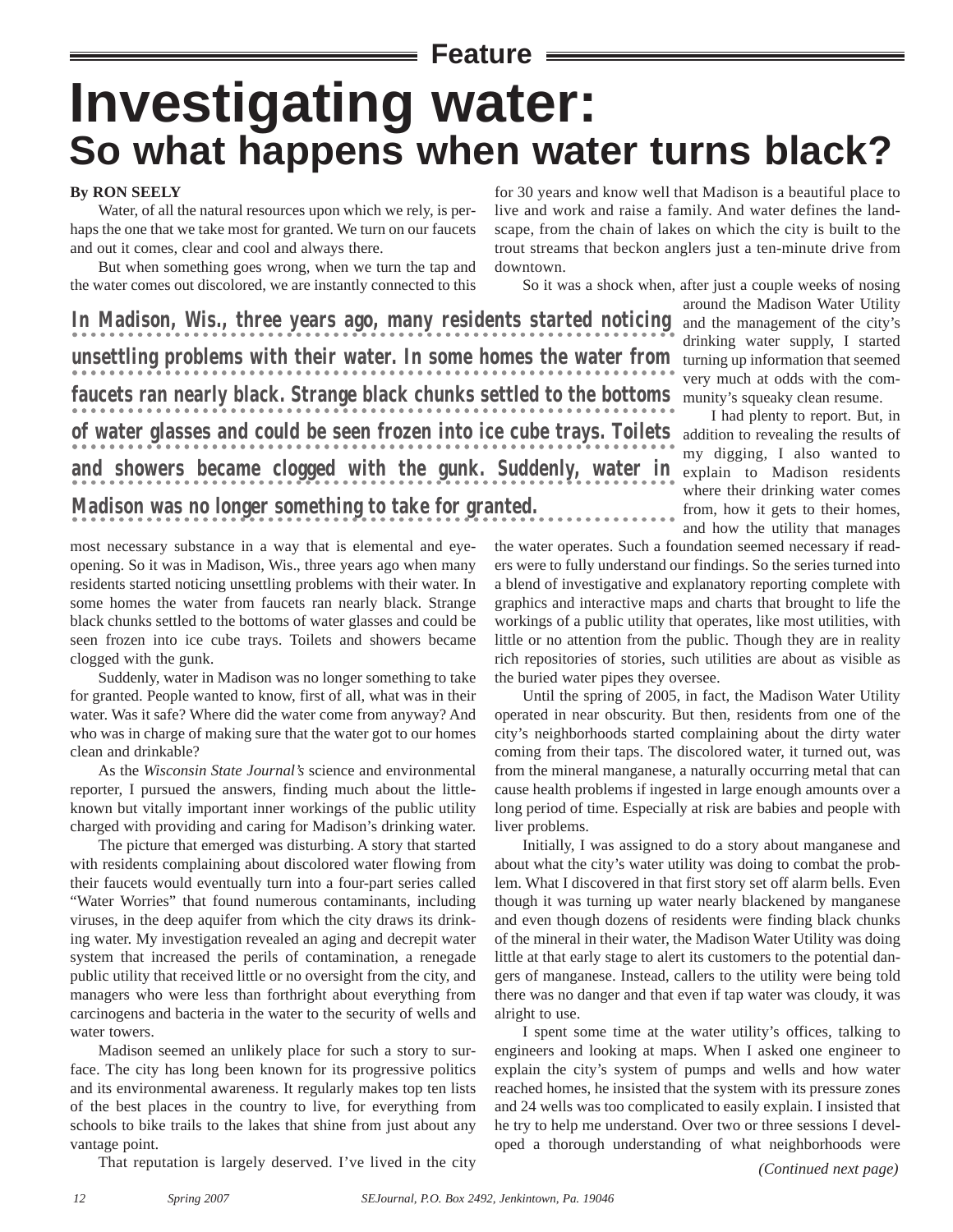### **Feature**

served by what wells, how water pumped from the deep aquifer flowed through the city, and how the water was stored, treated and tested for contaminants.

But those early interviews only piqued my interest. After doing a December 2005 story about the utility's response to manganese, I proposed a project in which we would take a hard look at the city's drinking water and how it was being managed. I started filing open record requests, seeking water testing data for the previous five years for all 24 of the city's wells and all the records regarding public water quality complaints for the previous three years.

During my conversations with the utility's chief engineer, I heard him refer several times to an infrastructure study which had been completed the year before for the utility by a national consultant. The study had never been released publicly so I obtained a copy of that and spent several days studying the fat report.

After the first story on manganese, I started hearing from residents, dozens and dozens of them. Young parents called to tell me they worried about their children drinking the water, had stopped using tap water completely and used bottled water instead. Others called with stories about how poorly they had been treated by the water utility. And yet other calls came from workers within the water utility who wanted to provide me information about long-standing problems within the agency. One especially important source was a resident who first brought the manganese problem to the city's attention and ended up taking on the utility practically single handed.

All told, I spent nearly five months sorting through all of this material, interviewing sources, and traipsing around the city with flushing crews and engineers, learning about water and pipes and wells. I sat at many kitchen tables listening to residents talk about their frustrations with their water and the utility, including one elderly woman who showed me her laundry, turned brown by the water, and said, angrily, "If I wanted tan underclothes, I'd buy them that way!"

I spent hours interviewing the water quality specialist with the state Department of Natural Resources who was responsible for regulation of the Madison Water Utility and who also had a computer full of test and other data that proved invaluable because it allowed me to check utility data against data gathered by the regulatory agency.

This is what I found:

• Although contaminants rarely reach levels beyond health standards, the aquifer is contaminated by numerous pollutants, many of them carcinogens. In four wells, manganese was above the health standards recommended by the EPA. In one well, which serves a major city high school, the levels of the industrial carcinogen, carbon tetrachloride, exceeded the EPA health standard in 2000. I found a study that had even identified viruses in the city's wells, something few people knew about. Using spread sheets, I analyzed five years' worth of test data for five contaminants, including three industrial carcinogens as well as manganese and iron, for all 24 of the city's wells.

Using this data, along with information from the utility engineers about which wells serve which neighborhoods, our graphic artist created an interactive map and a chart that allowed readers to click on the well closest to their home and read in a pop-up screen what levels of the selected contaminants were found in their well. It was the first time many readers, we learned, were able to identify the well that serves their home, let alone find out what was in the water.

• The unreleased infrastructure report proved a gold mine of information. We found that the utility's own consultant had warned the utility was neglecting to spend enough on replacement of aging pipes and wells and other infrastructure – a problem that plagues utilities across the country. In Madison, those aging pipes, some dating to the late 1800s, were in fact partly responsible for the manganese, which was building up inside the old pipes.

The utility, according to its own consultants, was spending only about \$200,000 a year on replacing facilities such as wells when it should have been spending closer to \$2.5 million. And it was spending \$2.8 million on pipe replacement when it should have been shelling out closer to \$6.5 million.

• Based on documents obtained through open records requests, interviews with sources inside the utility and with state regulators, we were able to confirm that utility officials had failed to track water quality complaints for two years (a violation of state law), had quarreled with the Department of Natural Resources about issuing a boil order because of bacteria showing up in well tests, had not reported a break-in at a water tower, and failed to report levels of carbon tetrachloride that exceeded federal health standards in one city well. Asked about that failure, utility officials blamed a typo in the water quality report in which the test result was supposed to appear.

Within three weeks after the series appeared, Madison Mayor David Cieslewicz announced a ten-point plan to protect the city's drinking water. The plan set performance standards for the utility's general manager and directed more spending on replacing pipes and wells.

The story continues to unfold. The water utility, for example, has announced plans to shut down two of the problem wells identified in the series. As part of his efforts to restore confidence in the water utility, the mayor ordered that consultant be hired to study the utility's operation. In a recently released report, the consultant pointed out many of the very findings that turned up in the newspaper's investigation – poor communication, flawed management, and a lack of willingness to be forthright about problems with the public water supply.

In the months after the stories appeared, residents themselves started to organize and to lobby the utility for more information and for more public involvement in decisions about everything from wells to testing.

Compared to the years prior to the *State Journal*'s reporting on the utility, residents in Madison have become very aware of not only where their drinking water comes from but how it is managed. Hundreds have turned up for neighborhood meetings on the city's water problems and city officials, in the midst of an election season, are peppered with questions about water.

Those officials, from the mayor on down, know the city's residents – and the *State Journal* – are going to pay much closer attention to how this most precious of natural resources is cared for.

*Ron Seely continues to cover water and other science and environment issues at the* State Journal.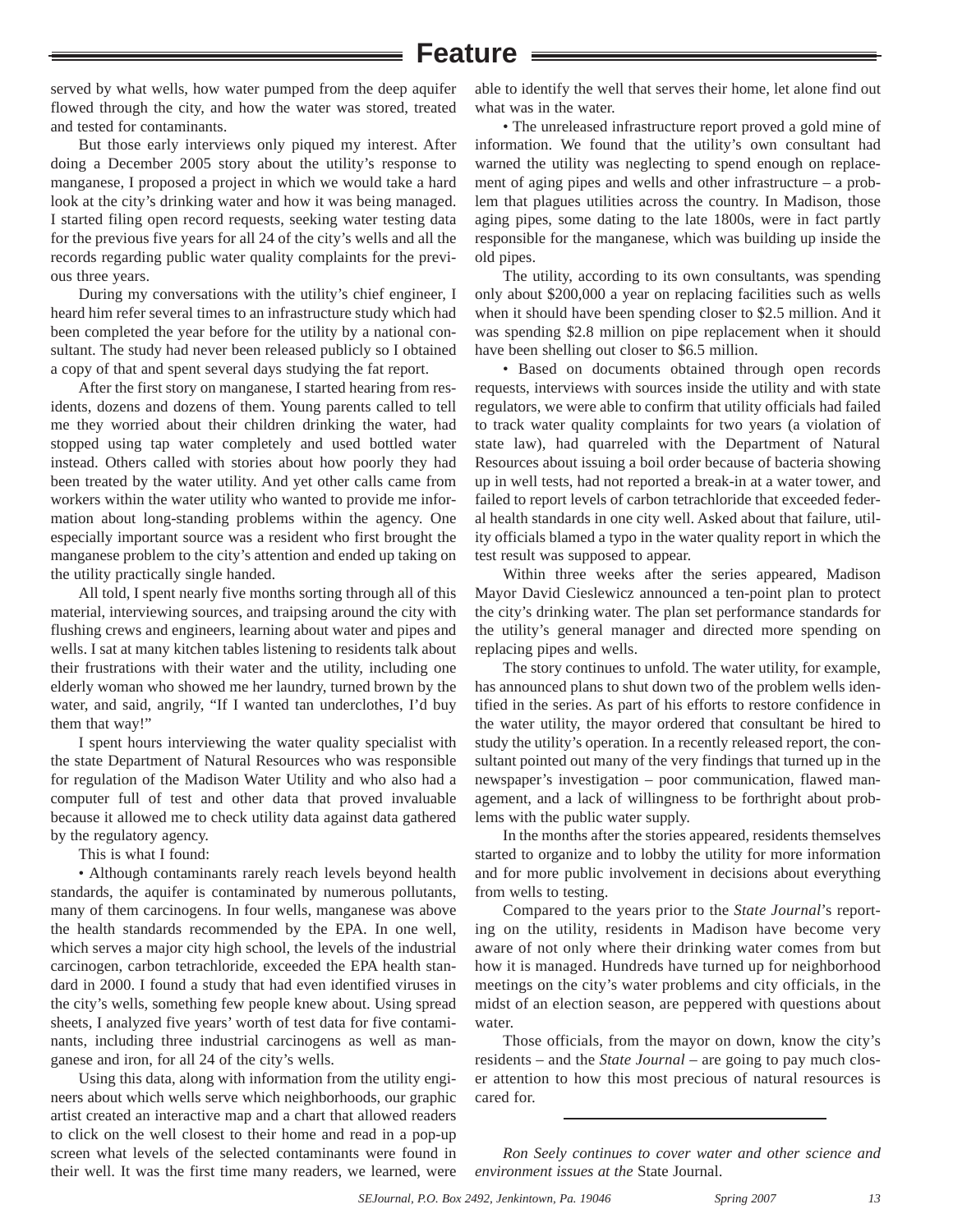## **Global warming at freezing Sundance '07 Feature**

#### **By JOANN M. VALENTI**

Without a doubt, Everything's Cool, a documentary on climate change, most aptly defined the 25th Annual Sundance Film

With last year's surprise success "An Inconvenient Truth" bringing Al Gore to the Academy Awards with a nomination for best documentary, "Everything's Cool" follows with a touch of humor to



nail the fossil-fuel industry for their PR campaign to suggest scientists are still debating global warming. The film features familiar sources – Bill McKibben, Ross Gelbspan (formerly of *The Boston Globe*), The Weather Channel's Heidi Cullen, whistleblower Rick Piltz and others – to consider what it will take to move the United States from laggard nation to world leader on global warming.

It really is a shame there remains no award specifically for quality in filmmaking focused on an environmental theme, documentary or drama. The Sundance press office hands out lists of films by genre and interest area. None includes "environment." The closest is "nature, science and sports." Go figure that one.

For the fifth year The Alfred P. Sloan Foundation presented a \$20,000 cash award to a film for the quality of its thematic pres-

**The "tower of progress" from Robert Redford's film "The Unforeseen."**

Festival goers' experience in Utah's below freezing January weather. Record-setting temperatures dropped into negative double digits, an especially challenging experience for the usual hoards of film industry representatives and celebrities from Los Angeles.

entation of science and technology. "Dark Matter," starring an impressive newcomer from China, Liu Ye, Aidan Quinn and multiple award-winning actress Meryl Streep, was selected from *(Continued next page)*

**I heard something on the radio last week** about this global warming thing. Somebody said it's from human activity, and I read someplace else that it's just natural, and I don't know WHAT to think!

**THEN I heard about SEJ,** whose members work to cover environmental issues more accurately, with higher-quality reporting, and try to get more stories about environmental issues out to me, Joe Public. **I also heard that SEJ needs HELP!** Now, I'm already not real clear about what's going on with global warming—or why gasoline costs so much and whether it'll run out, or if my tap water has lead in it, or what kind of car I should get to lower my contribution to ozone pollution. And frankly, I'd like to understand this stuff better. So I'm asking ya...

**...please donate to SEJ...**

I figured out that **if every member gave \$60 (or \$5 a month), it would bring in \$67,080** – just enough to qualify for the challenge grant. Maybe you can't give that much — maybe you can give more. And individuals who aren't members can give too, so ask yer mum.

You can **download a pledge form or donate online at www.sej.org.** Or just send a check with a note that it's a donation. (It's tax deductible.)

I'm giving online...my checks are all soggy.

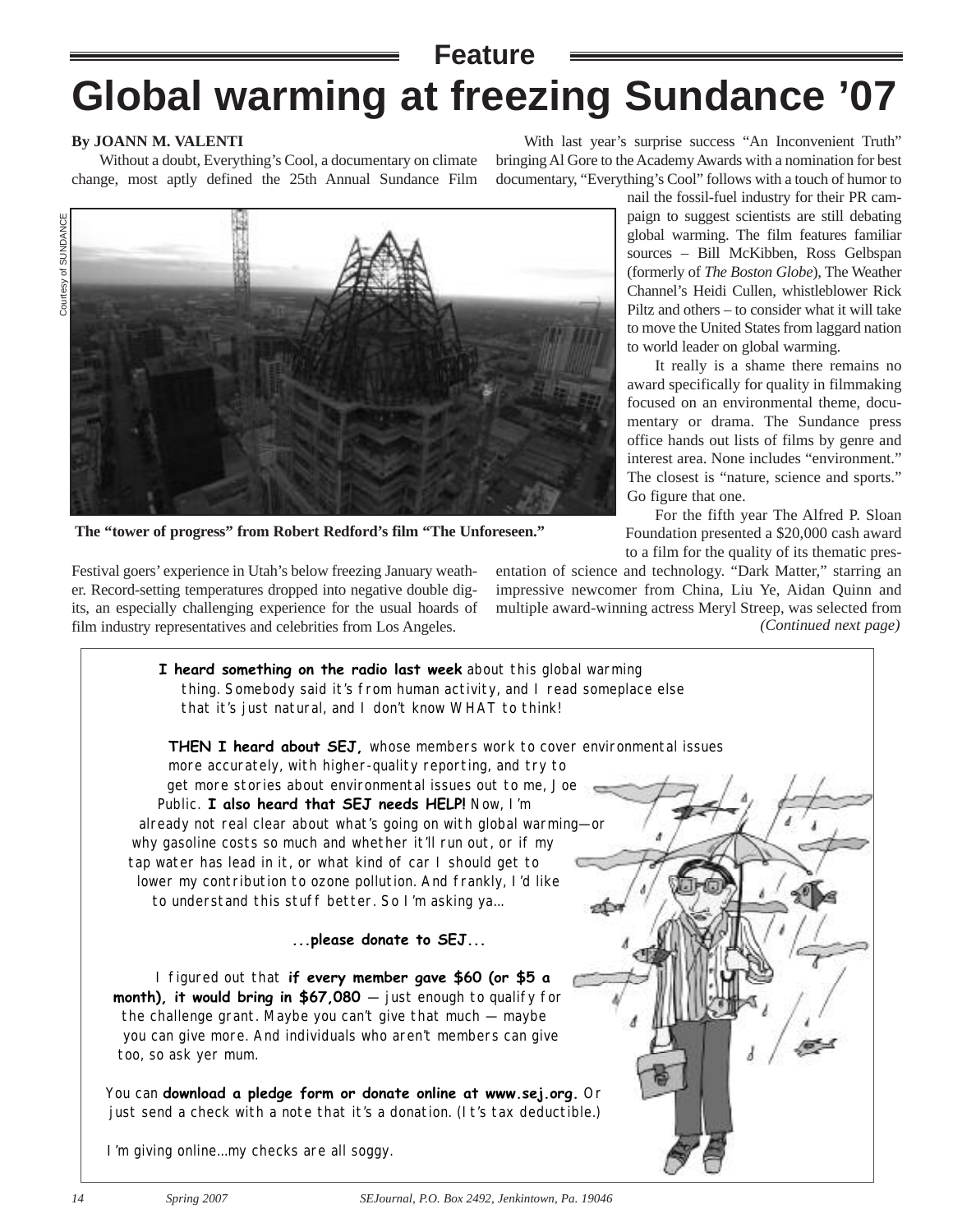### **Feature**

among the 123 feature films representing 25 countries. The film's storyline, ripped from real news reports, shows the dark side of science and academe, especially for international graduate students. Only three screenings seemed to meet the Sloan Award criteria, and they will likely be hard to find ("Bugmaster"

from Japan and "Expired," a U.S. product with Terri Garr in a strong supporting role). Sloan does not consider documentaries, although the award was given one year to "Grizzly Man."

Had documentary films been included, the roster may have swelled, although the emphasis often leaned more toward environmental advocacy than underlying science/technology issues. Canadian/Ukrainian photographer Edward Burtynsky, whose work is featured in the documentary "Manufactured Landscapes," claims his is a neutral stance. His images do manage to make mountains of e-waste in China and shipbreaking in Bangladesh somehow beautiful. At a time when the Bush

Weber, who hailed "Dark Matter" for showing that science is not all about heroes, some "go off the rails," called film "a delivery system for ideas."

It is encouraging to these emerging filmmakers when last year's Sundance hit "Little Miss Sunshine," made for a mere \$8

million, gets sold to Fox Searchlight for a record \$10.5 million, then grosses \$83 million worldwide and goes on to be nominated for an Oscar. The film is now available on DVD. The medium does indeed sell the message if not at least raise awareness. An editorial in the local *Park Record* called Sundance 2007 "a crash course in global citizenship." Along with the Sundance crowd, more celebrities do seem to be rising to the consciousness and **Robert Redford's documentary on development in Austin, Texas, featured this scene from nearby Barton Springs.**

Administration has chased the Toxics Release Inventory into hiding, Burtynsky focuses on industry's transformation of nature. Recycling yards, mine tailings, quarries, refineries and resource assaults replace natural beauty in what filmmaker Jennifer Baichwal depicts as the dilemma of modern society.

Other environmental- or science-inspired possible sleeperhits include: "Manda Bala" ("Send a Bullet") from Brazil, winner of the Grand Jury documentary prize and a cinematography award, exposing corruption in Brazil (there's a frog farm involved); "In the Shadow of the Moon," World Cinema Documentary prize winner retelling the Apollo landings story from a British filmmaker's point of view; two documentaries on historical nuclear issues ("White Light/Black Rain" from HBO and "Wonders Are Many" about the making of the opera "Dr. Atomic"); and "The Unforeseen," a documentary on development in Austin from the Sundance Channel, featuring festival founder, actor/director Robert Redford, who is also the film's executive producer.

"How do young people get a grip without the truth of documentaries?" Redford asked at the opening press conference. Sundance films often stress activism and this year seemed to indicate a new maturity in themes. Redford said he was "taken with how entertaining a sharp edged truth can be." Myriad social issues spiraled through the majority of Sundance films this year. Human rights, politics and environmentalism deep-sixed the usual Hollywood fare of glamour, romance and fantasy. The festival opened with a call to action in a documentary using animation and archival footage to reenact the trial of the Chicago 10. An anti-war theme was also evident in the audience award winner "Grace Is Gone." The film, starring John Cusack in a story about a military fatality in Iraq, sold for \$4 million. Sloan Award Director Doren

understanding occasion. Popular music group Green Day recently signed on with Natural Resources Defense Council to create Move America Beyond Oil (www.greendaynrdc.com) to "encourage people to become educated on environmental issues." The collaboration was announced in the Dec. 28-Jan. 11 issue of *Rolling Stone Magazine.* Redford sits on NRDC's board.

This year's jurors for the science award were: Darren Aronofsky, an award-winning writer/director whose films include "Supermarket Sweep" (his senior thesis film), "PI," "Requiem for a Dream" and "The Fountain;" Ann Druyan, co-author of the "Cosmos" television series, co-creator of CONTACT, and creative director of NASA's Voyager interstellar message system; Brian Greene, Columbia University Professor of Physics/Mathematics and author of "The Elegant Universe" and "The Fabric of the Cosmos;" Howard Suber from UCLA's School of Theater, Film & Television and author of "The Power of Film;" and John Underkoffler, science consultant from "Minority Report," "The Hulk" and other productions.

See www.sundance.org for more information on the festival and specific films.

*JoAnn M. Valenti,* SEJournal *Editorial Board member and emerita professor, has attended Sundance since 1992.* 

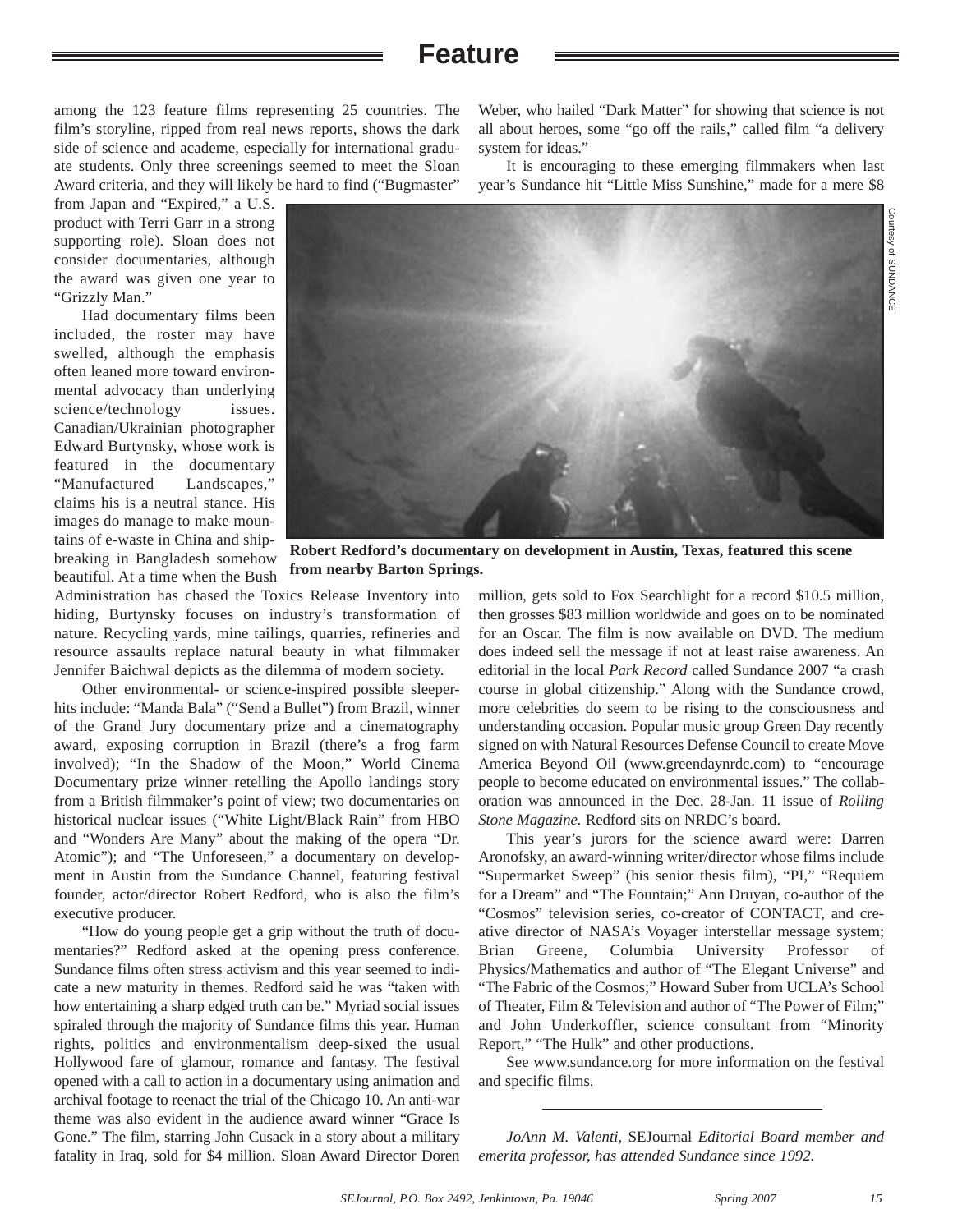**Cover Story**

## **Nukes... (from page 1)**

Eventually, several years of neglected or overlooked maintenance put northern Ohio on the brink of an accident had operators scrambling to keep massive amounts of radioactive steam from escaping and the plant's core from melting.

The story didn't end with the record \$33.5 million in fines imposed on FirstEnergy, with \$28 million of that coming in



**The above diagram shows where FirstEnergy Corp. allowed Davis-Besse's old reactor head to melt to roughly the width of a pencil eraser. The steel cap is supposed to be 6 inches thick to hold back massive pressure from the reactor.** 

January of 2006 when the utility – to avoid criminal prosecution – conceded it had lied to the government about the plant's dangerous condition in the fall of 2001. Three workers accused of lying to the government were indicted; the case has potential ramifications for whistleblowers because one in particular claims to have been set up after trying to get the utility to fix known problems.

Throughout much of that ordeal and even today, five years later, I have been aided in reporting the Davis-Besse story by a Deep Throat-like source inside the plant.

I won't, obviously, divulge who he or she is. Let's just say it's a person in a key position who has repeatedly tipped me off about things, documented and undocumented, even before the utility's public relations department or the Nuclear Regulatory Commission has learned of them. We've met each other in person. We have an understanding never to make eye contact or speak to each other in the hallway of a public meeting, even if it's just to exchange pleasantries or chit-chat about the weather. Plus, naturally, I have many other people feeding me information, from citizens to workers to activists to, yes, even industry folks. But nobody like this source.

I've admittedly taken the long way around in getting to the heart of this Covering Nuclear Power 101 story to make a fundamental point: Street cred.

Yes, there's no substitute for credibility on any beat. When it comes to nuclear power, though, you'll have scientists, academics, industry lobbyists, environmental activists, public officials and general know-it-alls trying to read between the lines of your copy for hints of an agenda or to catch you in a dumb mistake, like when a desk editor refers to the stuff coming out of cooling towers as steam instead of water vapor.

Given how emotional and complex nuclear power remains – even more than 50 years after it began with former President Dwight Eisenhower's Atoms for Peace speech – street cred is absolutely essential.

So let's get down to some of the basics:

**Study the websites.**

• **The Nuclear Regulatory Commission** (www.nrc.gov) is the federal regulator. Its site has oodles of fact sheets on subjects from reactor operation to waste disposal. You can retrieve transcripts of speeches and find out about anything from upcoming enforcement hearings to public meetings about nuclear topics that may affect your plant or the industry at large.

You'll want to familiarize yourself with the NRC's Agencywide Documents Access and Management System (ADAMS), the agency's primary database for public documents. Agency officials themselves admit it can be a little clunky, although it's gotten better. Don't be afraid to call your regional NRC public affairs officer or the agency's headquarters to walk you through it.

• **The Nuclear Energy Institute** (www.nei.org) is the industry's Washington-based lobbyist. Its site has a wealth of information from the pro-industry point of view and has people on call 24 hours a day. Yes, you have to tread carefully with the NEI's spin but – in fairness – the same goes for those from the activist community, as well as academia and the government (in this case, that's particularly true: The NRC grew out of the old Atomic Energy Commission, which was heavily involved with promoting nuclear. And many NRC officials are former Navy officers who have been around nuclear for years, though maybe not in a civilian capacity).

• **The Union of Concerned Scientists** (www.ucsusa.org) is among the most-quoted watchdog groups nationally, in large part because its chief nuclear spokesman, David Lochbaum, grew up being trained as a safety engineer in the industry. Nobody knows the industry and the NRC politics associated with it as well as Lochbaum. He's so good that, well, even actor Paul Newman has been known to have him out at his place. The **Nuclear Information and Resource Service** (www.nirs.org) and **Greenpeace** (www.greenpeace.org/usa) also are among the tops in the nuclear watchdog community, meticulously watching what goes on inside the Beltway.

#### **Take the time to read a few books.**

There are too many to list here. Many public libraries have the gamut ranging from technical engineering how-to documents to the fringe reactionary stuff. But one you should have on your desk at all times is this: The NRC Information Digest. It's always been a handy reference in a deadline pinch. But the good news is that the 2006-2007 edition (Volume 18, published last August) is the best. It's been expanded to include more visuals and other graphics and has more background about issues than its predecessors. You can flip to the back and find out, for example, the date your local plant went online, the date its 40-year license is due to expire, background on plants that may have been shut down or cancelled, etc.

#### **Visit a plant.**

This is not as easy to pull off as it was before the events of Sept. 11, 2001. At one point, a FirstEnergy official said I had vis-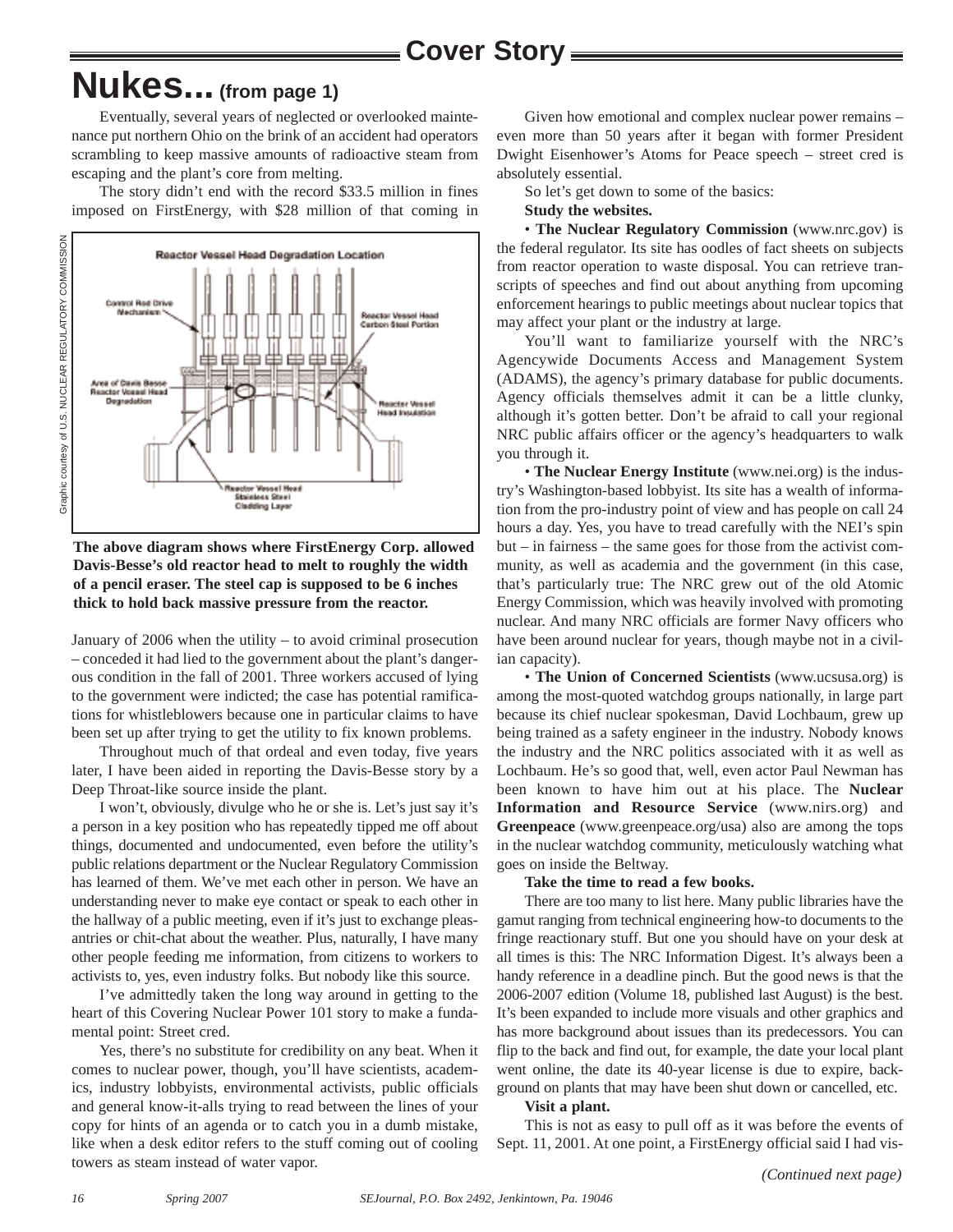### **Cover Story**

ited so often she thought I qualified to be a tour guide. But tours are still possible. It's a utility-by-utility call (the NRC can't make them let you in). And if you get in, don't make the mistake of thinking you're visiting all 103 plants just because you've visited one. That's one of the drawbacks of the current situation: There are veritably 103 different types of designs. Uniformity: Bad for baseball stadiums; good for nuclear plants. One of the

goals of the new age of nuclear, should it come to pass, will be somewhat of a standardized "cookie-cutter" design so parts are more interchangeable and engineers can be cross-trained easier to go from plant to plant.

Besides the variances in designs, America has two distinct types of reactors: Pressurized water reactors and boiling water reactors. The former are more powerful and efficient, but operate at high temperatures and intensity. They're akin to pressure cookers and constitute about two-thirds of our fleet (69 of the 103 plants have pressurized reactors, while 34 have boiling water reactors). Look for the initials PWR or BWR to designate them. For some things, they're regulated differently.

Also, learn if you can go inside containment or not. You'll want to suit up and go inside to get the full experience, if you can. The only time utilities can allow this to happen is when the plants are down for refueling, a major event that happens about once every two years now (due to a

higher grade of uranium) and typically lasts only a month to six weeks, at the most (time is money). Be flexible, call in advance and have a window of time available. Although the plant isn't operating when it's being refueled, it's the busiest time for the utility because it is trying to do literally hundreds of jobs it can't otherwise. Call in advance and get an overview of the work that's being done during the outage. Better yet, ask to sit in on one or two of the outage briefings.

#### **Don't just wait to run things by public affairs officers or PR types.**

Get to know the different types of engineers and what priorities exist. To wit: As part of my Davis-Besse research, I ended up sitting through several meetings in which metallurgists talked sometimes for up to 12 or 13 hours. Consequently, I learned that a metal alloy called Alloy 600 was used widely throughout the nuclear industry during its construction boom but is not nearly as corrosion-resistant as once thought. It is being replaced by a more robust alloy, called Alloy 690. That may sound like geeky inside baseball stuff for engineers, but it's going to be more of an issue in the future as parts undergo more stress and the issue of metal fatigue becomes more prevalent.

Get to conferences, public meetings and even classrooms whenever you can.

Go online and find the syllabus of a respected nuclear law, history or engineering professor.

Think of how to localize a national nuke story.

This will help get your feet wet and familiarize yourself with some issues, as well as make some contacts. Think there's nothing out there? Check out the proposed rail and shipping routes to Nevada's Yucca Mountain, the potential resting place someday for all of the nation's spent fuel from reactor cores (it's the only thing in civilian hands classified as high-level radioactive waste).





**Inside Nevada's Yucca Mountain, the only site being considered for long-term storage of spent fuel from U.S. commercial nuclear reactors.** 

The U.S. Department of Energy has published the likely routes. The Ohio Turnpike, for example, which is less than a mile from my house, may wind up with as much as 40 percent of that type of waste that is en route to Nevada. You wanna go low-level? Check on the status of the low-level waste dump being considered by the regional compact that includes your state. Those regional dumps, if ever built, will hold virtually anything radioactive beyond what was pulled from a reactor core, including waste from nuclear plants, hospitals and dental offices.

#### **Become familiar with the following names (and others):**

Babcock & Wilcox, General Electric, Framatome, Westinghouse, the Electric Power Research Institute, the Institute of Nuclear Power Operations. They are just some of the industry movers and shakers. There are seven plants with Babcock & Wilcox designs; all run hotter than the industry average and have design issues familiar to the NRC. INPO is the nuclear industry's chief consultant, a clearinghouse of information. While it refuses to talk to the press, you still need to know its influence.

**Learn about Three Mile Island, Chernobyl, the Manhattan Project and other historical events of the nuclear age.**

This will give you some context. Three Mile Island is especially important: It forged the modern era of emergency preparedness plans and even better communication: Believe it or not, there was only one telephone line into the control room when the event *(Continued next page)*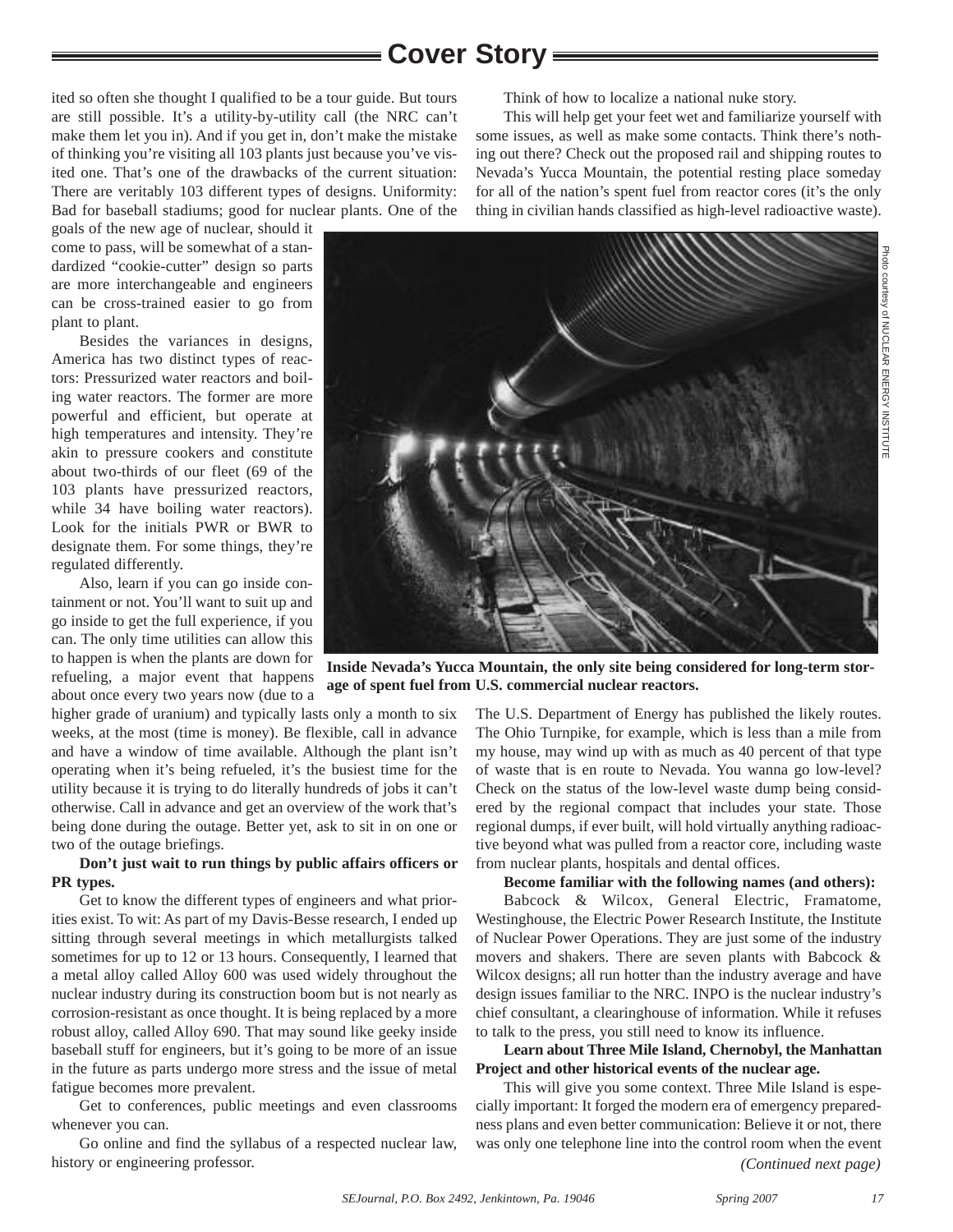# **Nukes…(from page 17)**

was happening in March of 1979. Even then-President Jimmy Carter had trouble getting through. And although the quest to develop civilian nuclear power generation was different than the race to build an atomic bomb, there are parallels you need to understand.

#### **Read a few GAO reports.**

The agency changed its named from General Accounting Office to Government Accountability Office a few years ago, but load. If your plant only has one inspector for an extended time, as Davis-Besse did for nine months before its 2002 problems were revealed, that could be a sign that the inspection workload has become overwhelming and should raise some red flags.

#### **Understand why the nuclear industry has been in the doldrums.**

It's not just the post-Three Mile Island regulations. Even the NRC will tell you that applications for new plant construction

**A vice president from a Southern utility … told me there are many people in the industry who felt Davis-Besse's problems were so avoidable and damaging to his industry that they'd like to take a certain person from the plant "into a dark parking lot and beat the living %#\$%" out of him for what he had done to their industry's reputation.**

ceased months before Three Mile Island, due to continued cost overruns. In short, to paraphrase a Clinton-era mantra about the nation's economy: It's the economics [of building new plants], stupid! The agency, after years of robust efforts in Washington to streamline nuclear regulations and provide new incentives, now expects to see the first four or five

it still has the same abbreviation and website, which is www.gao.gov. It's the investigative arm of Congress. Search by topic, whether it's security against terrorism (most sensitive material was removed from the public domain, as you might expect) or the status of Yucca Mountain. Get to know some of the key members of Congress. In the House, U.S. Rep. Ed Markey of Massachusetts is the biggest anti-nuke. In the Senate, Majority Leader Harry Reid has been fighting for years to keep Yucca Mountain from getting sacked with the spent nuclear fuel.

#### **Talk to resident inspectors: The NRC's eyes and ears.**

Each nuclear plant has two resident inspectors who walk the halls and report their findings to the NRC daily and in longer-term inspection reports (Davis-Besse, at the height of its recent problems, was the nation's only plant to have three). You can find out who they are and get the phone number to their office at the plant off the NRC's staff directory. If you're lucky enough to strike up a rapport with them, you're ahead of the game. But be forewarned they're a tough nut to crack. First, they'll be leery of being quoted. Second, they get moved around. The NRC, to keep them from getting too cozy with the company they're regulating, typically moves them from plant to plant every three years.

If you have two plants in one area, as I do, you may get to know some of the better resident inspectors because the NRC sometimes allows them to spend three years at one site and three years at another nearby, so they are around one area long enough to buy a house. Some wind up being hired by the utilities they've been inspecting; believe it or not, the NRC does not have a consistent policy requiring a break in service.

In any event, it's essential to learn how they operate. Resident inspectors have certain checks they do daily and others that are on a checklist for periods of every two weeks or more. They aren't expected to know everything about a plant's operation, but be there on the front line to find out about the big stuff and get a sense of issues affecting each particular workforce. These are extremely stressful, rigid inspector jobs.

Even with two per plant, it's hard to keep up with the work-

applications for new construction in almost 30 years this fall, with other applications likely to be submitted in 2008.

In closing, don't get psyched out by the pro-nuke/anti-nuke rhetoric. Yes, it's thick, annoying and enormous.

But the best sources from either side of the fence will recognize you for doing your job as a journalist: Holding people accountable. You'd be surprised, for example, just how much some people in the nuclear industry want their colleagues to be held accountable in the media.

In the Davis-Besse case, I swear I came across as many pronukes in other parts of the country upset about what needlessly happened as I did anti-nukes.

To wit: In a Washington ballroom at the NRC's annual conference in 2005, when I was filing a Davis-Besse story, I was approached by a vice president from a Southern utility who – much to my surprise – lauded me for my coverage. He told me there are many people in the industry who felt Davis-Besse's problems were so avoidable and damaging to his industry that they'd like to take a certain person from the plant "into a dark parking lot and beat the living %#\$%" out of him for what he had done to their industry's reputation.

The Nuclear Energy Institute's engineering director, Alex Marion, almost seemed to make a point of letting people know that Davis-Besse wasn't the standard operating procedure for all 103 nuclear plants.

Obviously, if he hadn't, that wouldn't have bided well for his industry.

Thelma Wiggins, one of the NEI's spokeswomen, once passed along that her institute respects me because I"m tough, yet fair. "We know you're going to ask the hard questions that need to be asked, but you'll be fair about it and will do your homework," she said.

So go at it. Do your nuclear research. Play hard. But play fair.

*Tom Henry writes for the Toledo Blade.*

*18*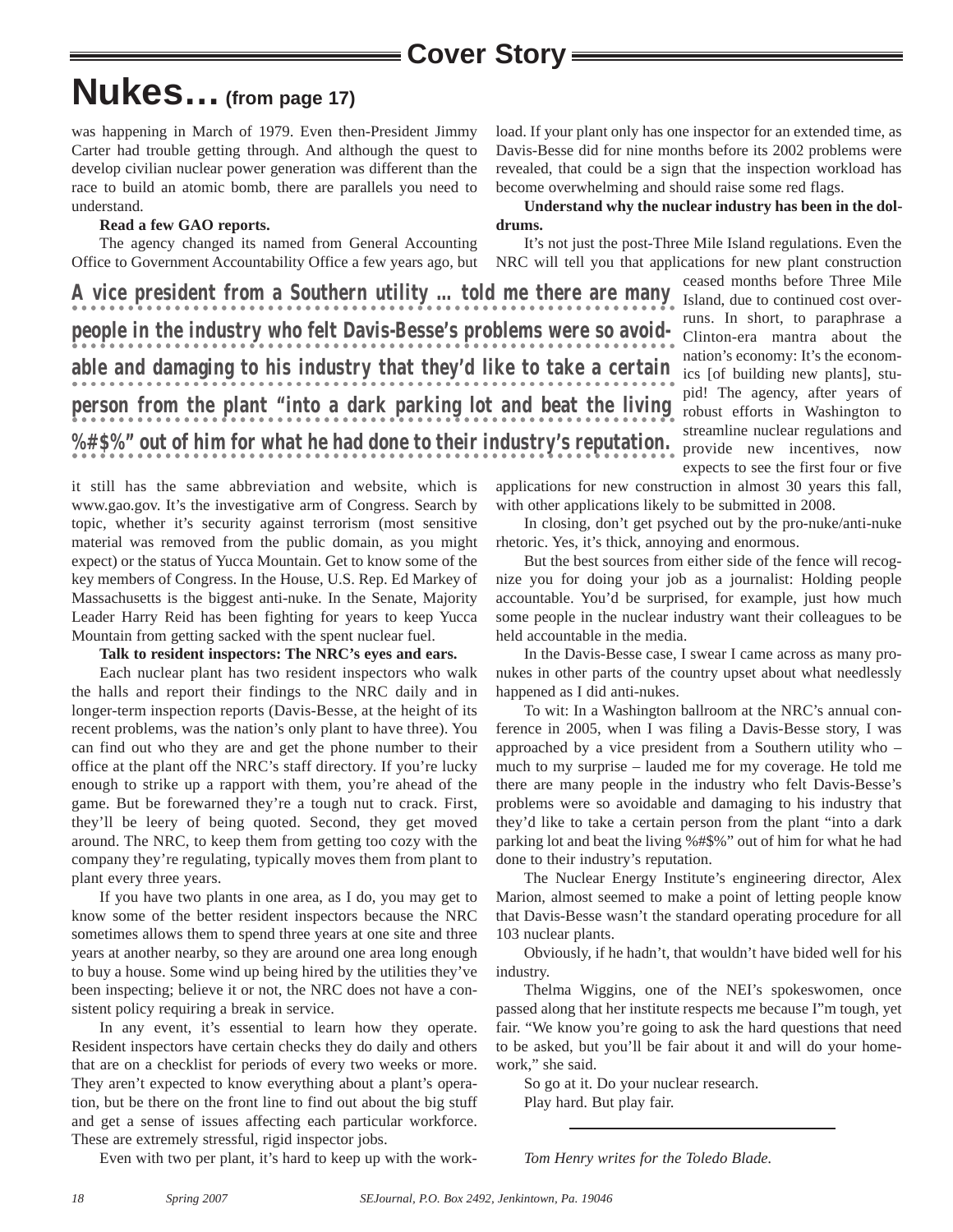**VoiceofSanDiego... (from page 1)**

**Inside Story**

one aging power plant put out enough carbon monoxide 'to sully the air in 12 Empire State Buildings.'

"When things get complicated, he warns readers that it isn't as easy as it looks. One example: He poses the question of

whether local residents should move to a less polluted ZIP code," Poulson said.

"Here's how he answers it: 'Not necessarily. Calculating the effect of exposure is complicated, health experts and regulators say. Because a drop of one chemical can be more dangerous than a gallon of another. And the emissions diffuse and migrate on the wind."

Poulson said that "rather than write an impenetrable or superficial story, Rob acknowledges the inherent complexity of evaluating air pollution while assuring readers that he can explain it to them."

'Then he does just that," Poulson said.

*SEJournal* asked Davis to answer some questions

about his Internet-only story. Some of his interesting advice to reporters: Treat your project like a Chia Pet.

**Q: Explain what voiceofsandiego.org is. What are the pluses of such a platform and what are the minuses?**

**A:** We're a two-year-old nonprofit, online daily newspaper. San Diego used to be a three-newspaper town, and that had been cut to one by the time we launched in 2005. We first focused primarily on city government – what we saw as an under-covered subject in San Diego – and quickly branched out to include other traditional beats like real estate, crime and the environment. We've all gotten our start in traditional newsrooms, so the tools we use are the same. Our focus is almost exclusively on being watchdogs, holding our local officials accountable through indepth reporting. So having the environment beat is perfect.

The advantages of the platform are limitless. I"m able to interact with readers more than I ever have before, both by using audio, video and other interactive features – and just because we encourage our readers to e-mail us with tips and story ideas. While I still miss having a paper product in my hands each day, I don't miss the hold-your-breath circulation drives.

**Q: I understand that a boot camp before last fall's SEJ conference was a key element in getting this project done. Tell me about that and how it helped you.** 

**A:** I was fortunate enough to be accepted to Michigan State University's first environmental reporting boot camp. We spent three days poring over a range of topics from Excel management to climate change to *Massachusetts v. EPA.* 

I got to talking with Dave Poulson, one of MSU's instructors,

over a beer one night about pollution story ideas. I went to the



conference wanting to know what air pollution stories the EPA's Toxics Release Inventory could help unlock. Dave instead pointed me to a couple of California regulators that have air-pollutionspecific databases. The seed was planted. As soon as I returned from Vermont, I sent in my records request for the database I ultimately relied on.

I have to note that SEJ members' help extended beyond the boot camp and conference. As I slogged through my first major look at air pollution, some loyal list-servers provided sound advice and counsel. I"m not just saying this: The story was a testament to the rewards of being an SEJ member.

#### **Q: How did the idea for the story begin? Where did the idea come from?**

**A:** My editor and I wanted to uncover and profile the region's most egregious air polluter. San Diego doesn't have Los Angeles' smog, but our air is hardly clear. It seemed like an obvious question that neither of us could answer: Who was the dirtiest polluter? The story's other angles all branched out from there. For example: Was air pollution more likely to discriminate against the poor? (Yes.) Which ZIP code had the most toxic pollution? (Escondido, Calif.)

#### **Q: How did you sell it to your editor?**

**A:** He was on board from the inception, so I didn't have to make a case. His role was in support, giving me the time I need-*(Continued next page)*

Photo

courtesy of

VOICEOFSANDIEGO.ORG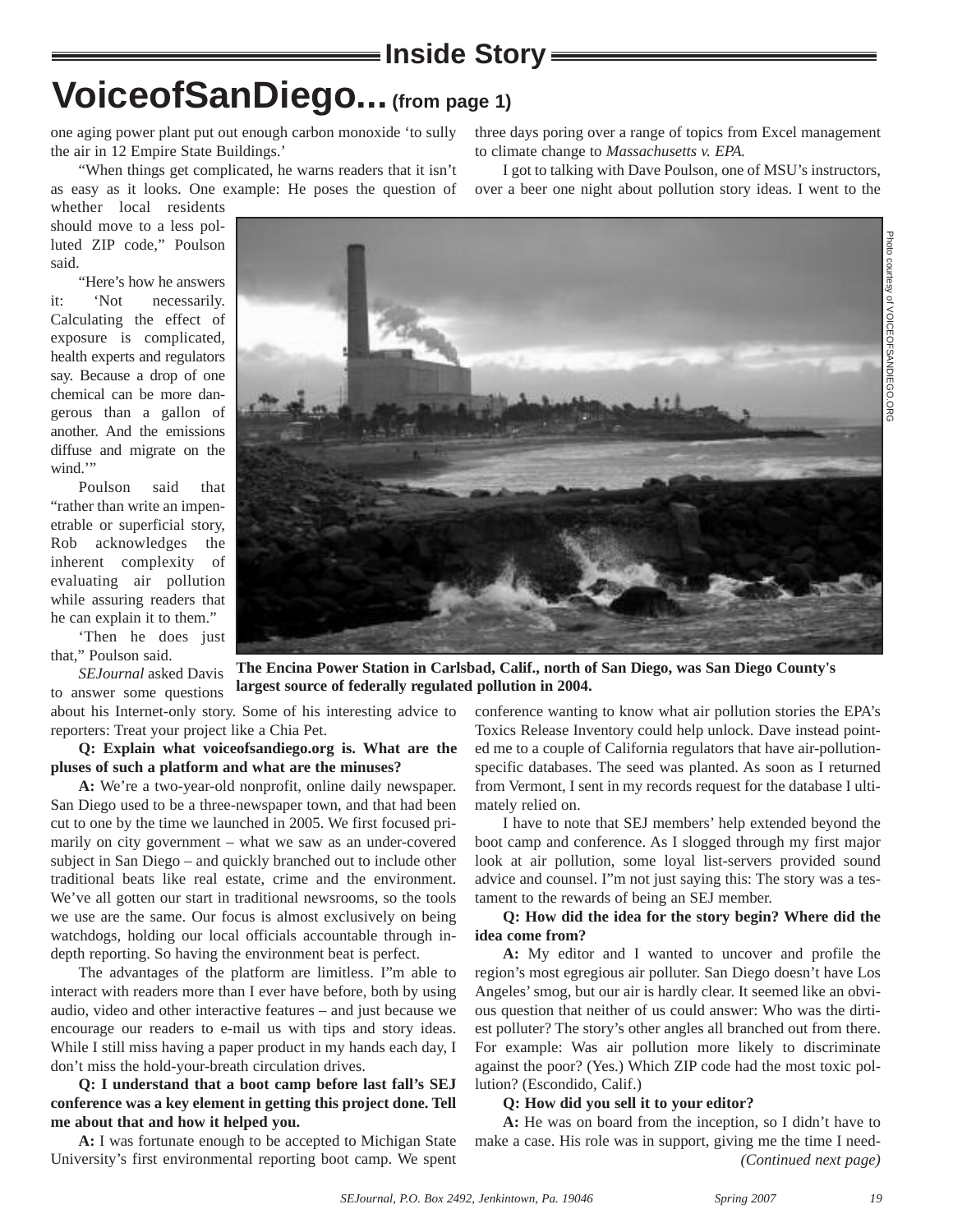## **Inside Story VoiceofSanDiego... (from page 19)**

ed to effectively learn about and engage the topic, including the week-long trip to Vermont. With a staff of five reporters, I"m grateful for being afforded the time to devote to projects like these – the stories that matter.

**Q: What kind of sources of information did you use?**



**This ZIP code – 92025, in Escondido, Calif. – was the largest source of toxic air pollution in San Diego County in 2004.**

**A:** Once back from Vermont, I requested an Excel spreadsheet of 2004's air pollution from the San Diego Air Pollution Control District, our local air regulator. They gave it to me in the form I asked for, which was a big help. So that gave me my starting point – something easily sortable by business name, by ZIP code, by pounds of pollution, by chemical or criteria. That database and I got to know each other quite well. From that, I totaled pounds of pollution by ZIP; cross-checked that with median-household income stats and began making calls.

With my analysis in hand, I turned to public health experts to answer questions about whether residents should be concerned. Regulators were able to put the results in historical context. Environmental justice advocates pointed to the results as one of the fundamental reasons they exist. Energy experts helped put that sector's pollution in perspective. And the polluters themselves offered great insight about what some feel is an unfair pollution measurement system.

**Q: Do you use an outline or some other mechanism to help you organize the material? If so, how flexible do you view it? How do you manage the information you found.**

**A:** I managed just about everything either on a legal pad or in Excel. No tricks. I made different versions of the spreadsheet for different purposes – one to crunch toxic chemical pollution, one to crunch federally regulated pollutants and one keep my income vs. pollution calculations.

**Q: What results surprised you? In the end did you find out something that was different from what you expected?**

**A:** While we were able to pinpoint the top ZIP code for toxic pollution, nothing there betrayed even the slightest hint that it was any different than my own neighborhood. Same traffic, same businesses, same guys moseying down the street in cowboy hats. That underlined how ubiquitous business' toxic air pollution is: benzene from the gas station, perchloroethylene from your local dry cleaner. You don't see it, you don't know it's there, and yet it poses a health risk. And as serious as that risk may be, it pales in comparison to the cancer risk posed by diesel emissions. I didn't realize how small of a role businesses play in contributing to the ambient air's cancer risk.

Beyond that, the project drove home the reality of environmental justice. We found that ZIP codes where median household income is below \$30,000 produced five times more feder-*(Continued next page)*

## **Future... (from page 5)**

involved with video reports with no training suggests some editors think television reporting is easy. But broadcast journalists are quick to say it's more difficult than it looks. Done poorly, critics say, it threatens the integrity of the newspaper brand.

Many newspaper reporters who have dabbled in television news will tell you how surprisingly difficult it is to condense a story down to two minutes or less, to find that perfect marriage of the spoken word and video, and to do it all on deadlines worse than print.

"It's very different," said Weiss. Doing television-style news reporting "has given me greater appreciation for my colleagues in TV news. Stand-ups are hard work. Learning to narrate video is tough to do well. Getting good sound is difficult."

Broadcast journalists point out that a video news report for the web simply cannot be the first few paragraphs of a print story covered with video. Compelling television news weaves the spoken word inextricably with very specific video.

Television reporters' tips: If your sentence says "the chimney was all that remained of the historic home" but your video pans from the home to the chimney, you've got to invert your sentence. If your interviewee speaks eloquently but talks unbearably slowly, you've got to draw out soundbites that are more succinct. If you think people are hesitant to speak naturally when they see you writing on a notepad, wait until you see how stiff they become when facing a television camera and microphone. One of the biggest challenges for print reporters is writing and speaking conversationally. The Associated Press offers video news reports that broadcast veterans say are often little more than a few sentences voiced by an announcer and covered with video that has little relevance to the words being spoken.

After generations of professional tension between print reporters and broadcast journalists, the print reporters may someday need to actually try it. Ironically, television journalists are now being asked routinely to re-write text versions of their stories for the web.

*Jeff Burnside, an SEJ board member, reports for WTVJ NBC 6 in Miami.*

*20*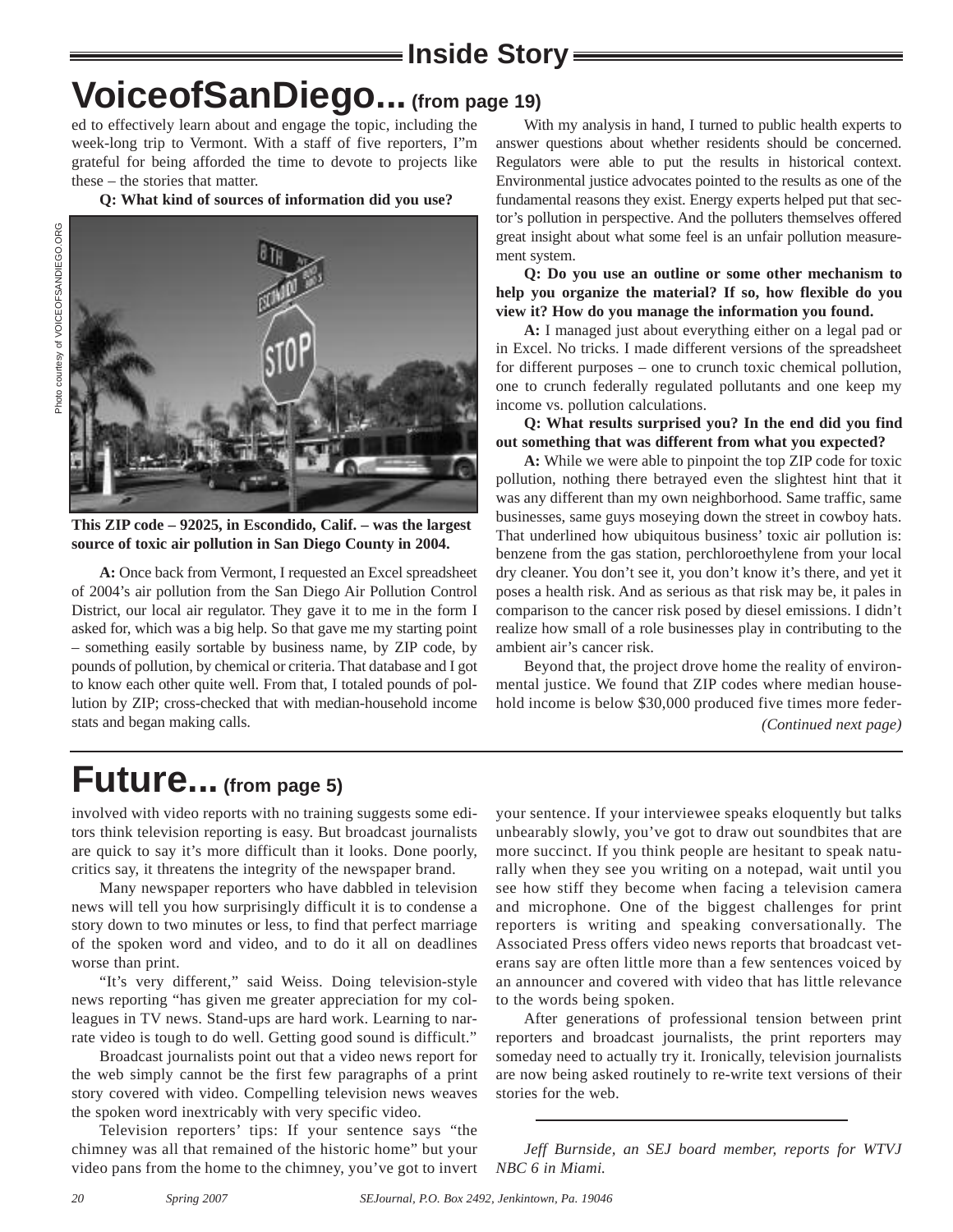**Inside Story**

ally regulated pollution than ZIPs where income levels exceeded \$70,000.

#### **Q: What kind of response did it get from readers?**

**A:** It was well-received. Said one: "If only our lungs could scream for help."

Beyond the initial round of e-mails, though, the story helped serve as a jump off into other important air stories. We have a pair of 50-year-old power plants that are nearing the ends of their useful lives. They're the region's No. 1 and No. 3 sources of federally regulated pollutants like carbon monoxide and particulates. Their replacements will be equally significant sources of pollution for the next 40 or 50 years. But that is rarely discussed as their replacements are considered. We looked at that debate – and why the pollution angle gets left out – in a follow-up story.

A third story came from follow-up conversations prompted by the project. We examined the regulatory gap surrounding scientists' growing understanding of the problem posed by pollution that starts in the air but falls in the water.

**Q: The website also has a video. Is it the first one you made? Tell us about the experience and how you did it.**

**A:** We saw this as an opportunity to experiment with interactive multimedia features. Vladimir Kogan, our content producer, pored over my spreadsheets and created an easily searchable database of the region's ZIP codes. Readers could plug in their ZIP and see charts comparing their neighborhood's pollution with the county average, as well as a list of their biggest local polluters.

I made the photographs for the slideshow, wrote a script and used my best smooth-jazz radio voice to narrate it. We recorded audio with a program called Audacity. Vlad then used a free Windows program called Photo Story, which allows for zooming action and audio narration. We then converted the video Photo Story created into a Flash animation, so we could embed it on the page.

#### **Q: If someone else wanted to do a project like this, what three pieces of advice would you give them?**

**A:** First, find the basic question you want to answer: What's the most polluted ZIP code? What business produced the most air pollution last year? Let that basic question guide your story because you may encounter all sorts of hellacious databases full of codes and weird designations. But if you know what you're looking for from the start, you can make the data work for you, instead of letting it whip you.

Second, make friends with the local or state regulators who oversee whatever medium you're investigating. Chat with them. See what databases they have. Also make sure you find people outside the regulatory agency who can help translate. There's a reason the public doesn't always instinctively know what the most polluted ZIP code or biggest polluter in your region is. Regulators admittedly have a hell of a time effectively conveying their reams of information to the public. While I"m still amazed at how much information is available online, I"m also equally amazed at how inaccessible it still is to people who don't speak in acronyms.

Third, treat your project like a Chia Pet. Pay it a bit of attention each day. Between other stories, water it. Let it grow. Nurture it. Be patient. It's tough to convince an editor to have you out of pocket for a week at a time. But if you can lay the project's early groundwork, it becomes easier to get the requisite time for major rounds of interviews and writing.



See part 1 of "What's In Our Air?" at www.voiceofsandiego.org/articles/2007/02/24/environment/970pollution.txt.

*Rob Davis graduated from the University of Richmond in 2000 and went to work at the twice-weekly* Hanover *(Va.)* Herald-Progress, *covering everything under the sun, from the Washington, D.C. sniper shootings to the Miss Mechanicsville pageant. He then moved to the daily* Fredericksburg *(Va.)* Free Lance-Star *in 2003, first covering county government and then cops and courts. "With visions of Manifest Destiny floating in my head, I split the East Coast in June 2005, meandered cross-country all summer and landed at voiceofsandiego.org. I've been there a bit more than a year, covering transportation and the environment. Life is good," he writes.*

*Davis can be reached by phone at (619) 325-0525 or via email at rob.davis@voiceofsandiego.org.*

*Mike Dunne is assistant editor of the* SEJournal*.*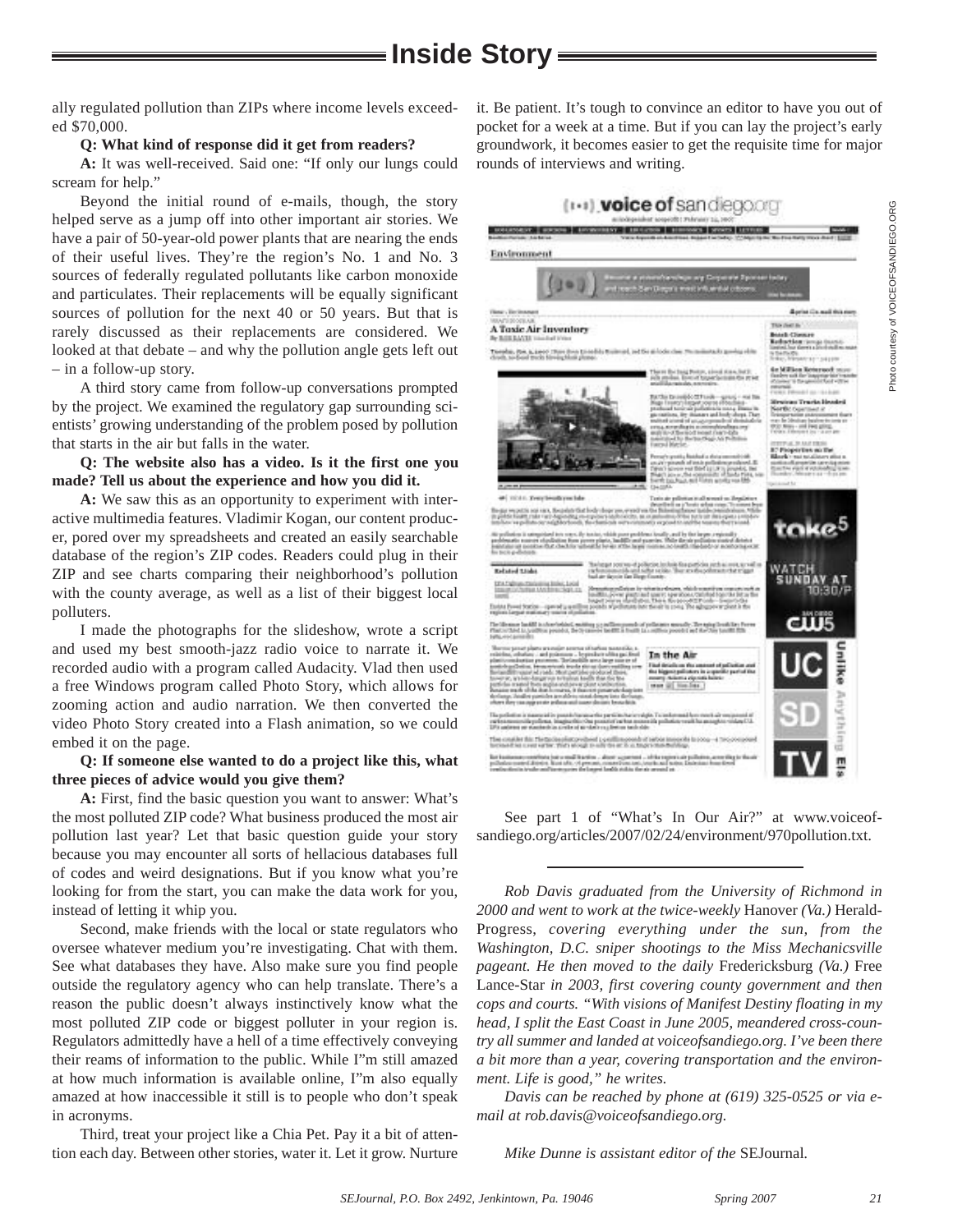

### **Green graves, water wars, and saving the Creation**

**Death, be not proud: A green sequel on funerals**

**GRAVE MATTERS: A JOURNEY THROUGH THE MODERN FUNERAL INDUSTRY TO A NATURAL WAY OF BURIAL By Mark Harris Scribner, \$24**

#### **Reviewed by JIM MOTAVALLI**

Looking for some bedside reading with a high "eeewwww" factor?

You can't beat Mark Harris' "Grave Matters: A Journey Through the Modern Funeral Industry to a Natural Way of Burial."

Here's Harris on the embalming of a young woman who died of a heart attack: "With an audible sucking sound, the trocar (a funeral home's long, thin suction device) vacuums up the visceral matter it liberates with each puncture: congested blood, accumulated fluid and gases, fecal matter, urine, the semidigested hamburger and fries Jenny ate for her final dinner, and masses of bacteria."

This goes on for pages!

Call it Jungle Fever for the death industry.

Harris (with two generations of funeral directors in his family tree) is simply describing business-as-usual in the ecological nightmare known as the modern funeral business. The highly toxic fluids (including formaldehyde) that replaced blood in Jenny's veins and arteries will, over the long term as the body decomposes, likely end up leaching

into the soil. So on top of the financial insult to the bereaved – people in the worst possible position to act as informed consumers – our modern American way of death also contaminates our soil and groundwater.

Harris has produced a wonderfully readable book on an unusual subject. Fans of Jessica Mitford's "An American Way of Death," first published in 1963 (and selling out immediately) might appreciate this green sequel. The death industry, long preying on the vulnerable with \$10,000 coffins and other outrages, is now undergoing a makeover.

The book's chapters, each a stand-alone essay in itself, focus on alternatives ranging from simple cremation to natural burial in a woodsy setting. Why not a simple pine box, or (as seen on the HBO series "Six Feet Under") a canvas shroud and a gentle lowering into the Earth? How about a "reef ball," a sunken concrete haven for marine life with earthly remains going along for the ride? There are worse options than spending eternity providing fish with a useful habitat. The book is packed with practical information, too, and each chapter concludes with an extensive resource list.

Grave Matters is a beautifully written narrative journey that documents how an intrepid few are opening some closed doors, getting rid of the polished caskets and other expensive line items and allowing people to leave their bodies with dignity. We begin and end as dust, after all, and the growing natural burial business is assisting the worms to do their work.

> *Jim Motavalli writes for and edits* E Magazine.

■ ■ ■

**Great Lakes' fate hangs in the balance**

#### **THE GREAT LAKES WATER WARS By Peter Annin Island Press, \$25.95 Reviewed by TOM HENRY**

To those of us who have ever stood along the Great Lakes shoreline and given much thought to the seemingly endless sight of fresh water in front of us, it seems incomprehensible that this part of the country could ever have trouble quenching its thirst.

Certainly, the Great Lakes region is more water-blessed than any other part of the world. We take water for granted.

But what we don't realize is that this region could become the battleground for an epic, worldwide struggle this century as the Earth's population continues to expand, its climate

continues to rise, and water supplies elsewhere continue to dry up or be rendered useless by pollution.

Peter Annin gets it.

He begins his fascinatingly ambitious book, "The Great Lakes Water Wars," by taking readers on a trip to the Aral Sea in Uzbekistan, site of what many consider one of jumankind's biggest engineering blunders.

The Soviets tried to accommodate parched regions of central Asia by diverting the sea's tributaries nearly 50 years ago, but the plan backfired.

Now, the Aral – once the world's fourth-largest inland body of water – is a fraction of what it was. Annin describes how, in 2004, he drove hours on what used to be a bed of water less than a half century ago.

Annin said during his Dec. 1 talk at the University of Toledo's College of Law that he's not suggesting the Great Lakes are destined to become the next Aral Sea.

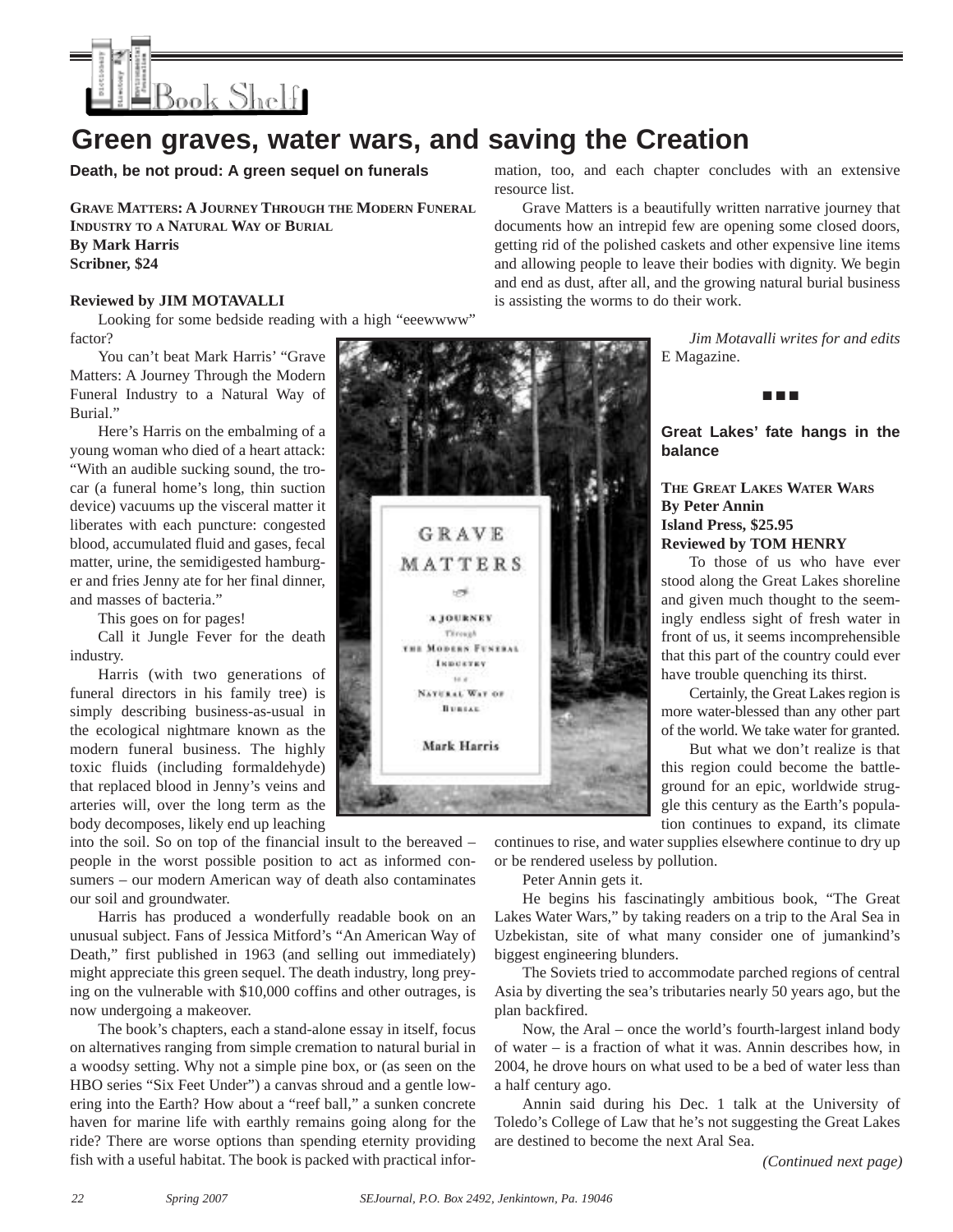

this are the internal party of the treaty of Adams

FINIS BOOK SHOULD BE INSOLVADO ALABANE FOR ANYONE WHISTE LIFE ISEMENTS ON BALAF LIAES WATER INGERAL PIDOMERO

PETER ANNI

Nor is he predicting war as in military bloodshed.

But, clearly, history has shown the potential for disaster exists if the lakes are not properly managed. And any legal scholar worth his or her salt will tell you the Great Lakes region is a novice in the realm of water laws, a mere babe in comparison to courtroom battles that have occurred over water for decades out West.

Annin, who lives in Madison, Wis., walks readers through a detailed – albeit complex – history of projects intended to manipulate the lakes.

Some projects, which included grandiose schemes to connect the Great Lakes to watersheds as far north as Alaska and as far south as Mexico, never got off the

drawing board.

The most controversial is a project that has diverted Lake Michigan water away from the Chicago area for more than a century. Yet two major diversions in Ontario – Long Lac and Ogoki – have barely merited a shrug, perhaps because they send water into the lakes instead of taking it out.

Many Ohioans are largely oblivious to the fact that Akron has the newest diversion and that it got it largely by agreeing to return what was processed through its sewage-treatment network.

Water laws and their related policy are inherently an arcane subject.

Annin, a former *Newsweek* correspondent who directs Great Lakes expeditions for the Montana-based Institutes for Journalism & Natural Resources, breathes life into the subject.

He puts the diversion debate into a splendid historical context, deciphering much of the bureaucracy that has mired it and even capturing some of the unique political nuances among Great Lakes states during various administrations.

The book is a policy roadmap for readers who want to learn about the proposed Great Lakes-St. Lawrence River Basin Water Resources Compact, negotiated by Ohio Gov. Bob Taft's administration, to assert regional control of the water. Now under consideration by each state legislature, it could wind up in Congress for a ratification vote someday.

Water, energy and climate change are seen by experts as the 21st Century's three biggest environmental challenges.

Each is interrelated. Whether it's for drinking, for recreation, for industry that brings us jobs, or for energy sources that help reduce carbon dioxide and other greenhouse gases that cause global warming, water will – undeniably – become more coveted.

Newspapers throughout the region have ramped up their coverage of the diversion/bulk export issue since a small Canadian company called the Nova Group obtained a permit to ship tankers of Lake Superior water to Asia in 1998. My paper, the *Toledo Blade*, published an award-winning, four-day series on the topic in June 2001, on the eve of an historic summit in Niagara Falls, N.Y., among Great Lakes governors on this topic.

Though the Nova Group relinquished its permit in the heat of cross-border tension, the case exposed loopholes in this modern era of international trade laws – convincing governors that some water projects once thought of as far-fetched could be just around the corner. Fundamentally, the question is this: Who owns the water and can it be traded away like a commodity in the global marketplace?

Annin's book tackles this emerging trade issue in a comprehensive, panoramic way. It expands upon what has been reported piecemeal throughout the region with meticulous research for a one-of-a-kind book about Great Lakes water laws – thus, water

> politics – that could wind up being the first of many to come.

*Tom Henry writes for the* Toledo Blade.

■ ■ ■

#### **Wilson invokes a moral imperative to save nature**

**THE CREATION: AN APPEAL TO SAVE LIFE ON EARTH By E.O. Wilson W.W. Norton & Co., \$21.95.**

#### **Reviewed by TOM HENRY**

One of the world's most respected scientists, Harvard University's E.O.Wilson, once again shows why he also is one of its greatest nature essayists in "The Creation: An Appeal to Save Life on Earth."

It's a beautiful look into one of America's hotter, though lesser-reported topics: The degree to which religion and the environment can converge to

help one another.

(BA ROOM A NAME LINE OF THE CONTROL AND COMPA

An Alabama native, Wilson – whose absorbing prose is often likened to that of a modern Henry David Thoreau – makes his case for strengthening that bond as if he is writing letters to a Southern Baptist minister.

The Pulitzer Prize-winning entomologist offers fascinating tidbits about anything from ants (one of Wilson's favorite topics) to the powerful wolverine, all in a tapestry of eloquent, conversational writing. Lay readers and experts alike can come away with a better understanding of why conservation matters.

Wilson argues that the future of the planet depends on how well science and religion – Darwin theories and all – can put aside their differences and come together on a common ground over values they share for land stewardship, clean air, safe drinking water and, above all, the sanctity of life.

The latter has always been one of Wilson's biggest missions, given his previous books and speeches about how mankind still knows so relatively little about nature.

*(Continued on page 26)*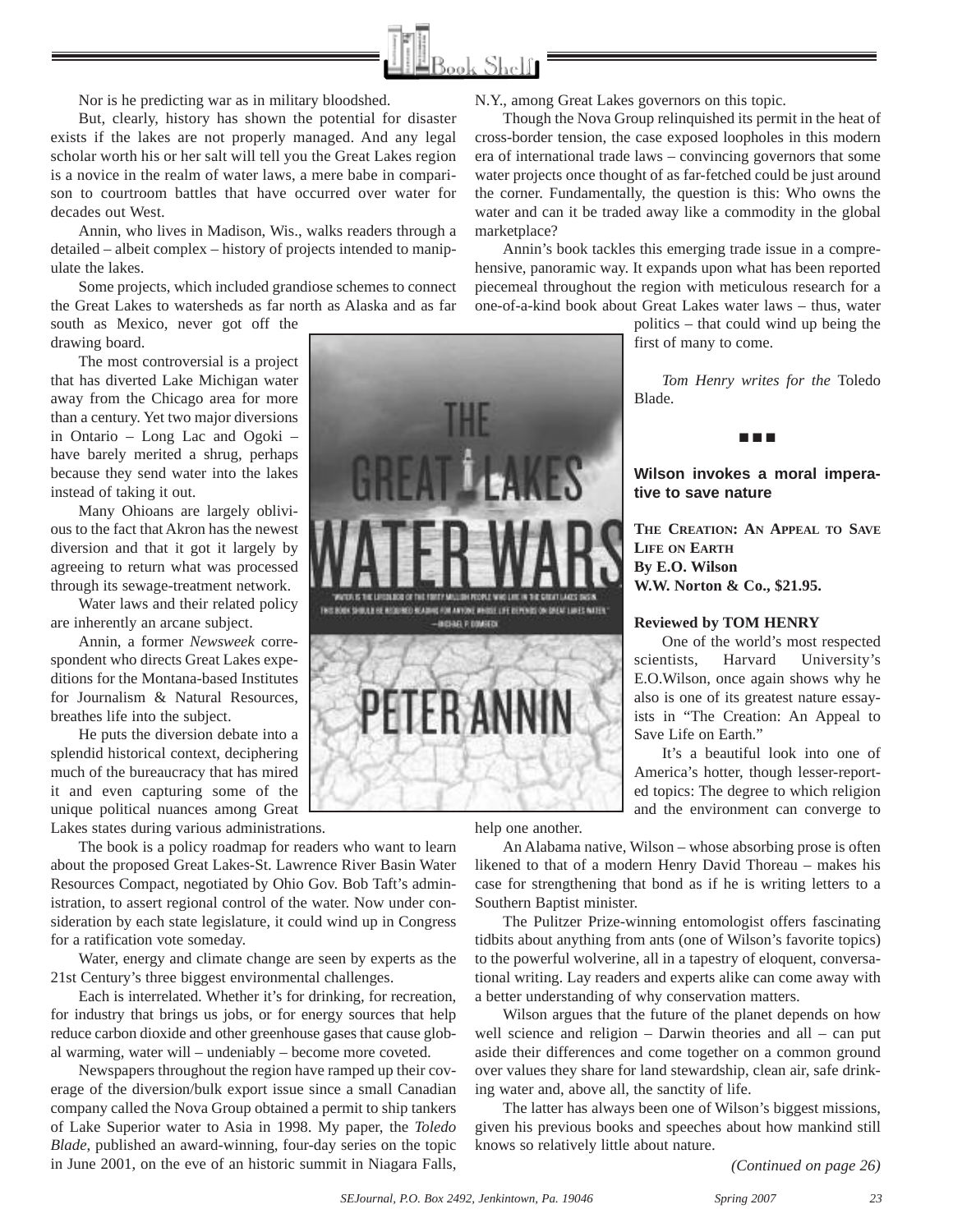### **The Beat**

# **Climate change moves to the front burner at most news outlets**

#### **By MIKE DUNNE**

Global warming or climate change has been a topic simmering on the environmental journalism burners for quite some time. As 2007 began, it boiled over, becoming front-page news across the nation.

There was a steady stream of stories written about an upcoming report by the United Nation's Intergovernmental Panel on Climate Change, then stories about what the report really said followed up by stories about possible regional implications.

Two of those able to ride the wave of interest in the topic were reporters **Mike Taugher** and **Betsy Mason** of the *Contra Costa Times* in Walnut Creek, Calif.

The week before the IPCC report was released in Paris, the *Times'* readers were being treated to an in-depth look at the potential impacts of climate change on the Golden State and the West.

"Betsy and I first pitched this project in January 2005," Taugher said. "We thought at the time that the science around the regional effects of climate change was mature enough to write about. The editors liked it, but a couple of big and more immediate stories broke (on my beat, to Betsy's frustration because she wanted to do the climate change series right away) and pushed the project back."

"We made a short-lived attempt to get the series going last summer, but elections and the state's big bonds package put it on hold again. Then, after the last post-election story was done, Betsy and I were asked if we could trim it to a four-part

series and have it done for the holidays. That seemed impossible. We pushed for more time and argued that the State of the Union – there were rumblings that the president would say something substantial about climate change – and the IPCC report would make a great news hook and we could produce a much better series with the additional time. So, if it looked like smart planning, it was really just opportunism and desperate negotiation."

The two got about 10 weeks to produce the series, although each had a week of vacation crammed into that period.

"Tackling a subject as big as the regional effects of climate change on a tight deadline and trying to make it read well was a challenge in many ways. But the concept was simple: We decided the science was mature enough to say, in effect, climate change is here and here is what the best studies we can find say about the range of possibilities that our state faces."

Reader response was mixed, Taugher said. "It ran the gamut from nutty to intelligent skepticism to gratitude and requests for more information. We got a lot of predictable heat from readers who don't "believe" in global warming. Most of those were anonymous.

"We also heard from more thoughtful skeptics. Others wondered why we should worry given the sacrifices that would have to be made and the uncertainty surrounding the severity of impacts. Some readers simply do not believe scientists because,

in their view, scientists say whatever they have to to get more funding."

Mason said she was "all prepared for a fight with editors over the content. I thought they'd try to get us to write a more "balanced" series with more voice from the tiny remaining contingent of skeptics willing to go on record, but that fight never materialized to my happy surprise. Most of the negotiating with editors was over the time we needed."

'the timing turned out well with IPCC. Though that was largely luck, as Mike said, we were able to use the February release as a way to get a little more time for the project by arguing, successfully, that putting the series directly in front of the IPCC would put us ahead of a wave of press on climate change," Mason said.

Leading up to the report's release, many other reporters provided a steady stream of stories, like one by **Amelia Nelson-Stowell** of Salt Lake City's *Deseret Morning News.* "Global warming could force the snow sports industry out of business by dramatically reducing the amount of snow and shortening the ski season to a mere two months, according to a new study," she reported Jan. 11.

"By 2100, the ski season could extend only from Christmas to Presidents Day, under the best-case scenario. Even a small 4- to 5-degree warming could be disastrous for the resorts – and winter," she wrote.

*(Continued next page)*

## **President... (from page 2)**

donations to the 21st Century Fund, by May 31. The offer to match our fund-raising comes from the Challenge Fund for Journalism, a collaboration of the Ford Foundation, the Ethics and Excellence in Journalism Foundation and the John S. and James L. Knight Foundation.

Hundreds of SEJ members and their friends and relatives have responded to our appeals, but many more have yet to do so. I say "yet" because I believe you value SEJ – what it's done for you and what it stands for – but you haven't realized yet what's at stake.

Journalists aren't great at asking for, or giving, money. They are good at plain speaking, so let me speak to you plainly: What's at stake is no less than the continuation of SEJ's programs and services at their current level next year and possibly in future years to come.

So it's time for all of us to take stock of what SEJ has done for us, and to give some back. We're not asking that much, really. If every member who hasn't given to date donates \$60, we'll make this challenge-grant goal easily. Journalists respond to deadlines, and this one is upon us. Help SEJ help you, and keep pushing to get climate change and other environmental stories out in the spotlight more often, where they belong.

*Tim Wheeler, SEJ's board president, writes for* The Baltimore Sun.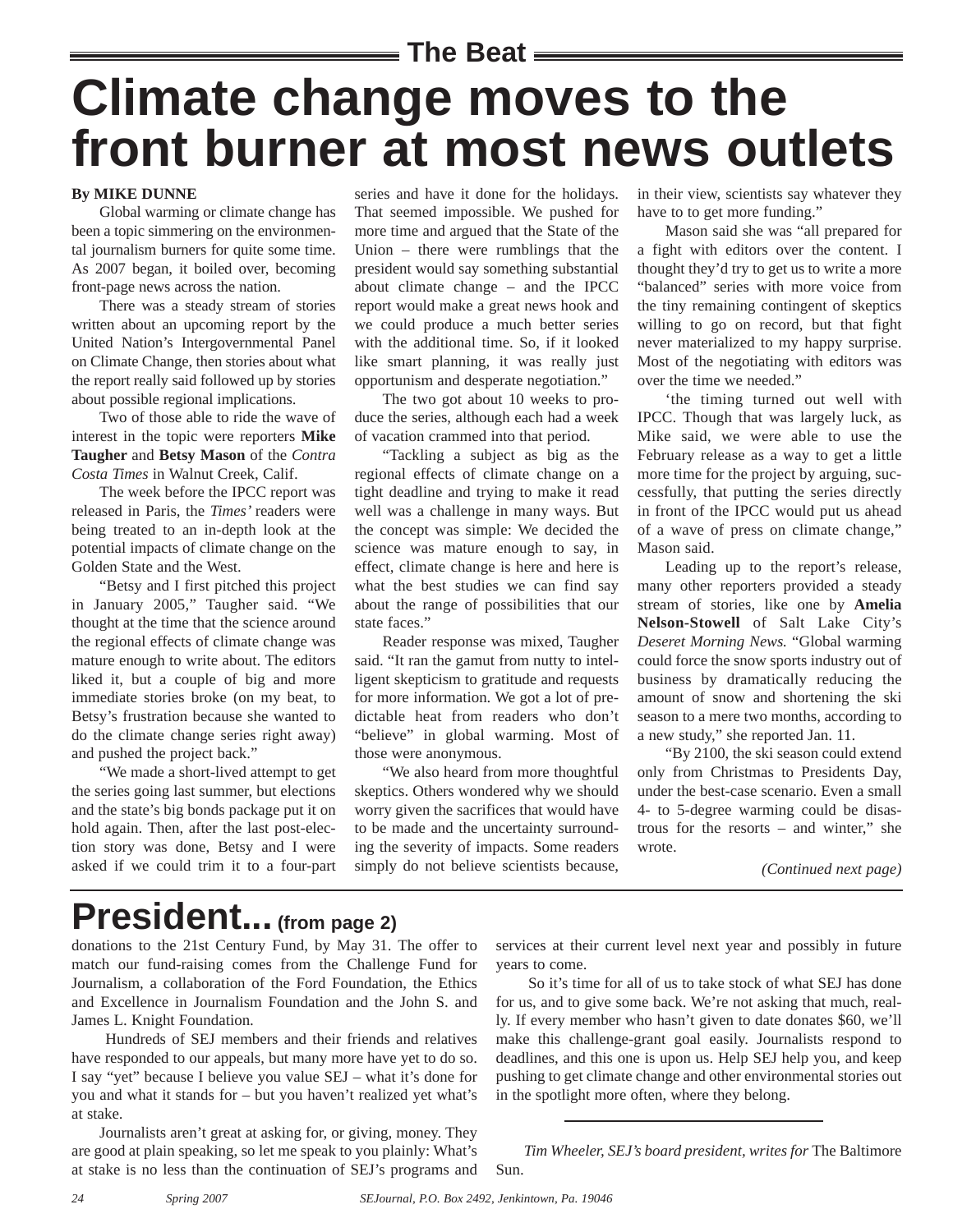### **The Beat**

Also on Jan. 11, **Dan Richman** of the *Seattle Post-Intelligencer* wrote about a study looking at the impacts of global warming on Washington state. "Climbing temperatures over the next 40 years will boost the cost of timber, water and crops, cause twice the wildfire damage that occurs now, exacerbate health issues and require expensive shoring-up to avoid damage to Tacoma, Willapa Bay and other low-lying areas," he wrote.

**Seth Borenstein** of the Associated Press reported from Paris, where the report was released. His Feb. 2 story, using an advance copy of the "summary for policy makers," ran on the front page of the *Baton Rouge Advocate*.

The report's release produced a flurry of stories. On Feb. 3, **Mark Schleifstein** of the *New Orleans Times-Picayune* wrote about the implications for the low-lying metro area that was flooded by Hurricanes Katrina and Rita in 2005. "The international pattern of global warming confirmed by a United Nations panel of world scientists Friday could have dramatic effects on the New Orleans area during the next century. The forecast includes rising seas, more intense hurricanes and a combination of more frequent rainstorms and drought conditions," he said, quoting a federal scientist based in Louisiana who helped write part of the report.

Some reporters followed up with stories on adaptation efforts. **Kate Alexander** wrote in the *Austin American-Statesman* how the Texas capital will try to take the lead among the nation's cities in cutting global warming. Her story on Feb. 8 told how "Mayor Will Wynn and several other city officials said Austin will cut its emissions of polluting carbon dioxide to almost nothing by 2020, increase the use of renewable energy sources, boost energy conservation, and require better efficiency for homes and commercial buildings. Elements of the proposal could be controversial."

*The Raleigh News and Observer's* **Wade Rawlins** wrote about ideas to reduce greenhouse gases. His Feb. 23 story covered about 20 recommendations devised by a state-created panel in North Carolina. One idea is consumers paying a fee on their power bills to fund programs that encourage energy conservation. Another goal might be for state government cutting its own energy consumption by 20 percent

within two decades and revising building codes to promote energy efficiency.

Of course, there were a lot more stories than just climate change.

**Mike Salinero** of the *Tampa Tribune* took a three-day look at the Hillsborough River and its health – or lack of it.

making sure clean drinking water is available to all to conserving groundwater.

**Dinah Voyles Pulver** of the *Daytona Beach* (Fla.) *News-Journal* also tackled a water issue – the Atlantic Ocean off the coast of her town. Her Sunday package of stories was the first of an occasional



**Minnesota Public Radio's Stephanie Hemphill profiled an eco-friendly house being built in central Minnesota. The house uses wood grown in nearby forests for flooring, trim, cabinets, and siding, installed by local people, in an effort to get more value from the traditionally extractive forest industry.** 

Part one, on Jan. 14, started succinctly: "The Hillsborough River is sick."

Part two explained that while the river is the area's main source of drinking water there are questions about how to restore it and in what way. "Most scientists agree that restoring a more natural flow of fresh water to the Bay could again make the river a prolific nursery for all types of fish. The question is: How much fresh water is enough?"

Part three looked at cleanup plans.

To see the project, go to: www.tbo.com/news/reports/river.

Water was also the topic of a story by **Jeff Alexander** in the *Muskegon* (Mich.) *Chronicle* on Jan. 7. He wrote about the conflict of mining spring water on the flow of important area streams.

On Jan. 8, the **Great Lakes Radio Consortium** reported on the United Church of Canada's decision to boycott bottled water. The reasons range from

series that will run on environmental challenges during the coming year, "Our Natural Treasures: Are We Losing Our Way?" she said.

The first part, "Troubled waters," ran Jan. 7. See it at: www.news-journalonline.com/special/natural.

Both lead and chromated copper arsenate (CCA) continued to generate environmental stories. On Feb. 4, **Tony Davis** of the *Arizona Daily Star* in Tucson wrote that after nearly three decades of being banned for use in paint and two decades of unleaded gasoline, "lead poisoning in kids remains a significant, although diminished, threat in inner-city Tucson and some other city areas, health officials say.

"Although lead levels in kids' blood have dropped greatly across the country since the 1970s, virtually all of Tucson's urban core remains at high risk for lead poisoning of children, according to *(Continued next page)*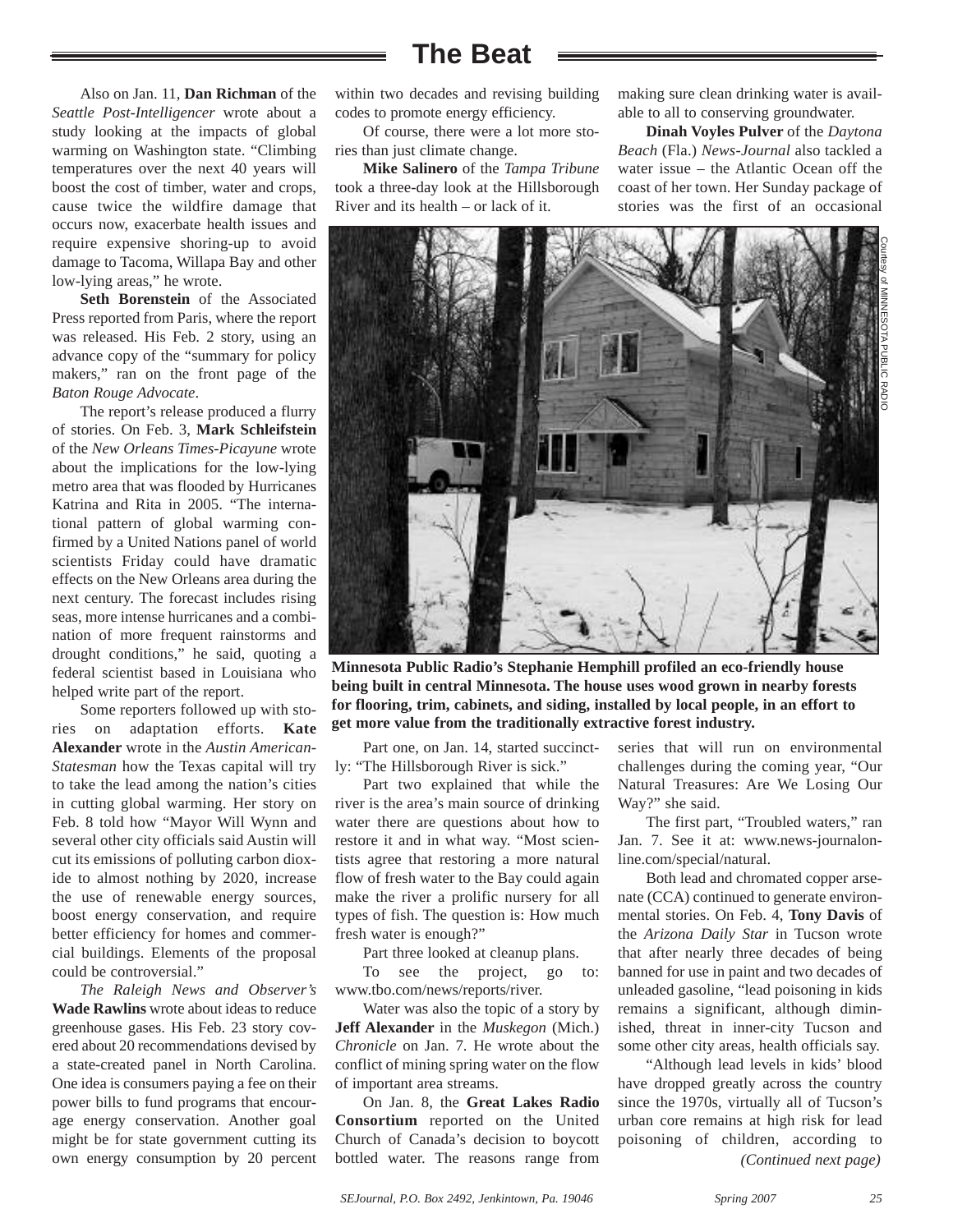# **Beat... (from page 25)**

Arizona Department of Health Services records," Davis wrote.

The day before, in the *Brattleboro* (Vt.) *Reformer,* reporter **Howard Weiss-Tisman** wrote that "Vermont's existing lead paint law does not do enough to protect children from lead poisoning and a more aggressive, statewide program will have to be adopted to eliminate lead exposure, according to a report released by the Attorney General's office." Weiss-Tisman said Vermont health officials react to lead poisoning sources only after children are sickened. The story called for stronger enforcement of a state anti-lead law and better education programs.

**Aimee Cunningham** of *Science News* reported Feb. 3 on a new study of Hurricane Katrina debris in New Orleans showed high levels of arsenic contamination. "Before 2004, chromated copper arsenate (CCA) was the preservative most commonly used to prevent pest infestation of construction wood. Because of arsenic's toxicity, the Environmental Protection Agency has since banned use of the chemical for residential projects," she wrote. Researchers used a handheld X-ray-fluorescence spectroscope to determine the concentration of arsenic within 225 pieces of lumber from seven sites. Fifty-two pieces contained arsenic, with a mean concentration of 1.24 grams per kilogram of wood.

**Carl Prine** of the *Pittsburgh Tribune-Review* continued to look at chemical safety – again showing the ease of access to hazardous substances that could be used as a weapon by extremists. He wrote of his visits to one Las Vegas rail yard: "If he (Prine) was a terrorist, and his goal was to release a potentially catastrophic cloud of deadly gases, explosives and caustic acids – in unguarded cars, left abandoned – then a U.S. Department of Homeland Security's planning scenario might apply: 17,500 people dead, another 10,000 suffering injuries and 100,000 more flooding trauma wards, convinced they've been poisoned. The environmental damage would take weeks to clean up, forcing the evacuation of as many as 70,000 residents from a city built on sin, military might and heavy industry."

In the Jan. 14 article, Prine said he left his business card on unsecured tank cars.

It didn't take long to drive home Prine's point.

On Jan. 17, **Greg Kocher** and **Linda Blackford** of the *Louisville Courier-Journal* wrote about a derailment south of that city that sent a fireball into the sky, shut down a busy interstate highway, and caused evacuations of homes, businesses and schools. Fifteen of the train's 80 cars were carrying hazardous materials. Twelve of those derailed, and all of them were involved in the fire. Nineteen people were treated at a local hospital. It was the second train crash in Kentucky in two days – the other also spilling chemicals that required an evacuation.

The newspaper's **Jim Bruggers** followed up with a Jan. 21 story outlining why local efforts to control hazardous cargo on the rails are being stopped by the federal government. "Several cities have begun to move toward adopting their own railroad safety rules, which would challenge federal control and seek to limit or ban shipments of the most hazardous materials through their urban centers," Bruggers wrote.

And on Jan. 28, **Anna M. Tinsley** of the *Fort Worth Star-Telegram* wrote about toxic-toting trains in her community. "Any one of them could be a target. Every day, more than 100 trains pass through Metroplex neighborhoods, and thousands of others crisscross their way through America, some carrying toxic chemicals that could produce a catastrophe if a terrorist attack released them in a heavily populated area."

She quoted Homeland Security Secretary Michael Chertoff as saying: "The biggest danger ... is the possibility of a terrorist blowing up a car which causes ... dangerous chemicals to be emitted into the air."

Air pollution in Texas and plans to permit several coal-burning power plants have kept reporters in the Lone Star State busy.

On Sunday, Jan. 28, **David Doerr** of the *Waco Tribune-Herald* wrote about the debate surrounding those plans. "With 10 of the state's 16 coal-fired plant projects located in Central Texas, including three in McLennan County, Waco finds itself quite literally in the center of the controversy."

**Alex Nussbaum** of *The Record* in Hackensack, N.J., continues to follow up on toxic dumping by Ford Motor Co. The newspaper's series last year garnered a number of top reporting awards. On Jan. 7, Nussbaum wrote about how waste pulled from Ringwood, N.J., was being shipped to a "treatment plant southwest of Detroit a few miles from where Henry Ford rolled out his first Model T's a century ago." He wrote about the communities that ended up with New Jersey exported wastes.

**Alex Pulaski** of the Portland *Oregonian* began a three-part series looking at the regulation of perchlorate. "The federal government has been inconsistent and at times intentionally silent on how *(Continued next page)*

## **Bookshelf... (from page 23)**

Few people, he says, probably realize there are still likely thousands of plants, animals and other forms of life on Earth that have never even been identified.

"Earth is a laboratory wherein Nature (God, if you prefer, Pastor) has laid before us the results of countless experiments. She speaks to us; now let us listen," Wilson writes.

He makes the case for why it is the "moral imperative" for religion and science to save Earth, suggesting neither one can do it on its own.

"Life on this planet can stand no more plundering," Wilson writes. "Those living today will either win the race against extinction or lose it, the latter for all time. They will either earn everlasting honor or everlasting contempt."

It's hard to come away from this book without a greater appreciation of nature – and without feeling just a little more spiritual.

*Tom Henry is an environmental reporter for the* Toledo Blade *in Ohio.*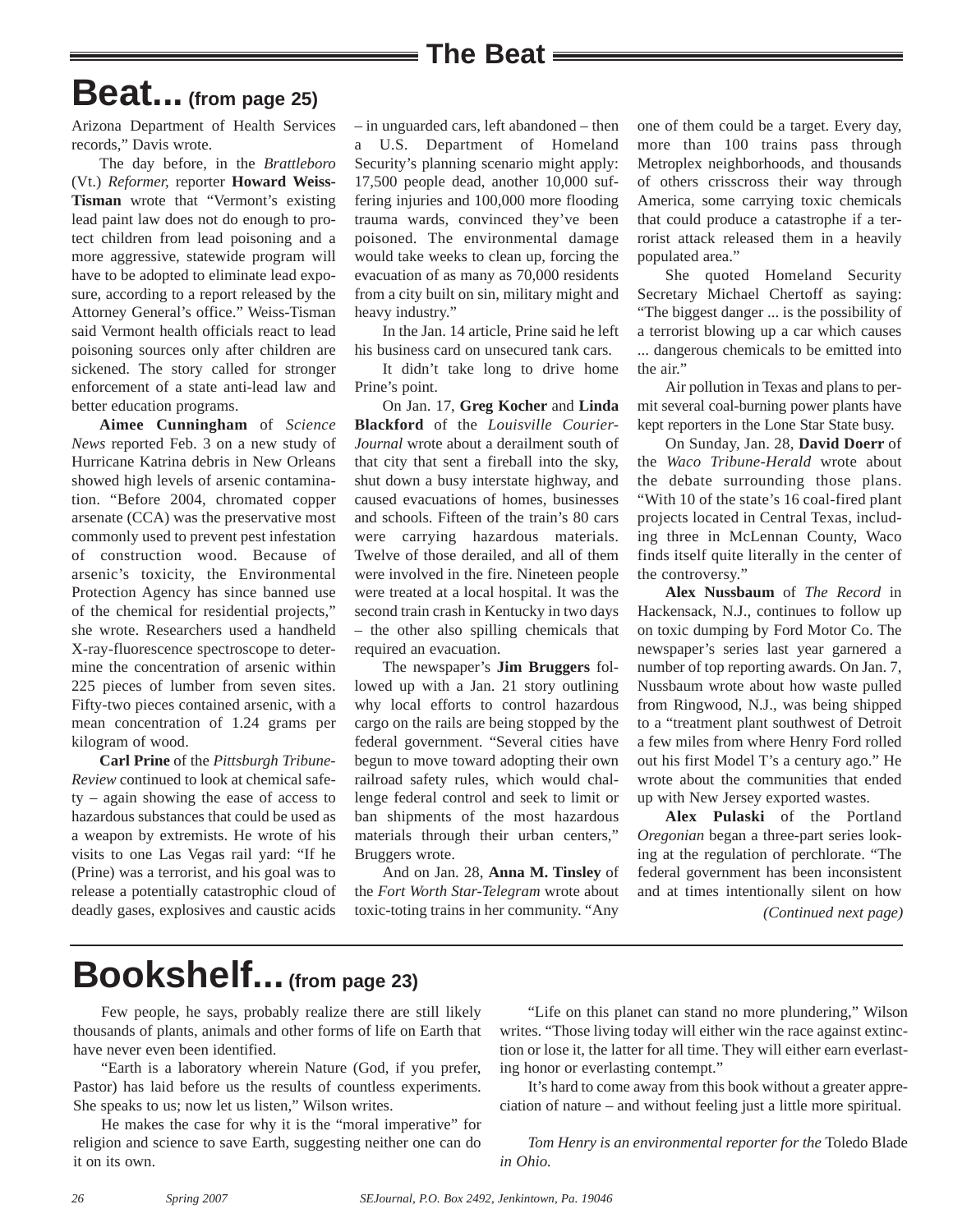## **The Beat**

much perchlorate is safe in drinking water. As a result, environmental groups contend, defense contractors and the government have been indefinitely shielded from cleanup costs while infants and pregnant women are exposed to a chemical that impairs thyroid function and can slow infant brain development."

**Autumn Spanne** of the New Bedford, Mass., *Standard-Times* wrote Jan. 14 about research by a Dartmouth professor, Yuegang Zuo, who identified several types of natural and synthetic estrogen hormones, most coming from human waste and released by area sewage treatment plants, that could be hindering larval lobster development, as well as shell growth and reproduction in adult lobsters. "Estrogen, which mimics lobsters' own molting hormone, may interfere with their molting process and make them more susceptible to the bacteria that causes shell disease," Spanne wrote.

**Scott Streater** of the *Fort Worth Star-Telegram* wrote on Jan. 20 about a new study suggesting that people are routinely exposed to potentially harmful chemical flame retardants by ingesting household dust laced with the toxic chemicals, a fact that concerns health researchers who fear that children are at greatest risk.

The study, conducted by researchers at Boston University's School of Public Health, is the first to link the presence in people of the chemical flame retardants to

exposure to common dust, which can be inhaled in the air or ingested in food.

**Janet Raloff** of *Science News* reported in the Jan. 20 issue a German team of researchers recently found that in newborn male rats the lowest doses tested of plastic-softening agent di-2-ethylhexyl phthalate (DEHP) suppressed the brain activity of an enzyme critical for male development. "For decades, researchers largely assumed that a poison's effects increase as the dose rises and diminish as it falls," Raloff wrote. But now such tests show "unexpected effects–sometimes disproportionately adverse, sometimes beneficial–at extremely low doses of radiation and toxic chemicals."

**Abram Katz** of the *New Haven* (Conn.) *Register* wrote on Feb. 5 the use of antibacterial products may be "breeding resistant germs and appear to threaten the environment, experts said."

Traces of the chemicals triclosan and tricloban have been detected in mother's milk and 60 percent of the rivers and streams of the United States. "The persistent chemicals also end up in sludge that is used in fertilizer to grow the grains and produce we eat," he wrote.

**Dina Cappiello** of the *Houston Chronicle* continues to follow air pollution issues in that area. In a Jan. 28 story she wrote how air quality monitors in the Houston area were not expected to meet federal ozone standards by 2009. She quoted state environmental official Kathleen Hartnett White saying that "Houston is like the perfect recipe for efficient ozone formation" with the city's large industrial complex, traffic, population growth and weather.

**Bob Downing** of the *Akron* (Ohio) *Beacon Journal* wrote a number of stories, beginning Jan. 24, about possible fires in one of Ohio's largest landfills, the Republic Waste Service facility south of Canton, Ohio. He interviewed a pilot who flew over the landfill with infrared equipment. One possible cause: 1 million tons of aluminum dross reacting with leachate and producing high temperatures and excessive foul-smelling odors but no health threat. The newspaper also reported that the Ohio EPA has been very divided on the issue. Some of the stories will be available at www.ohio.com.

**Adrienne Tanner** of the *Vancouver Sun* in British Columbia wrote on Feb. 10 that milk at two area dairy farms show elevated dioxin levels. That prompted a province-wide order to change how feed is stored in farms with bins made of pressure-treated wood.

Minnesota Public Radio's **Stephanie Hemphill** profiled an ecofriendly house being built in Aitkin, a small town in central Minnesota. The house features wood that grew in nearby forests, and was made into flooring, trim, *(Continued next page)*



### Hello Friends,

Prez Tim Wheeler here, with a challenge-grant update: we've raised about a third of our \$103,000, but it's taken almost 10 months to do  $it$  — and we only have two months left.

Here's my challenge to you: if every member who hasn't given will pledge \$60, we'll make our goal. Just have \$5 charged to your credit card every month. That's less than  $17¢$  a day.

Remember, if every member gives, we can meet the challenge! Please give today.